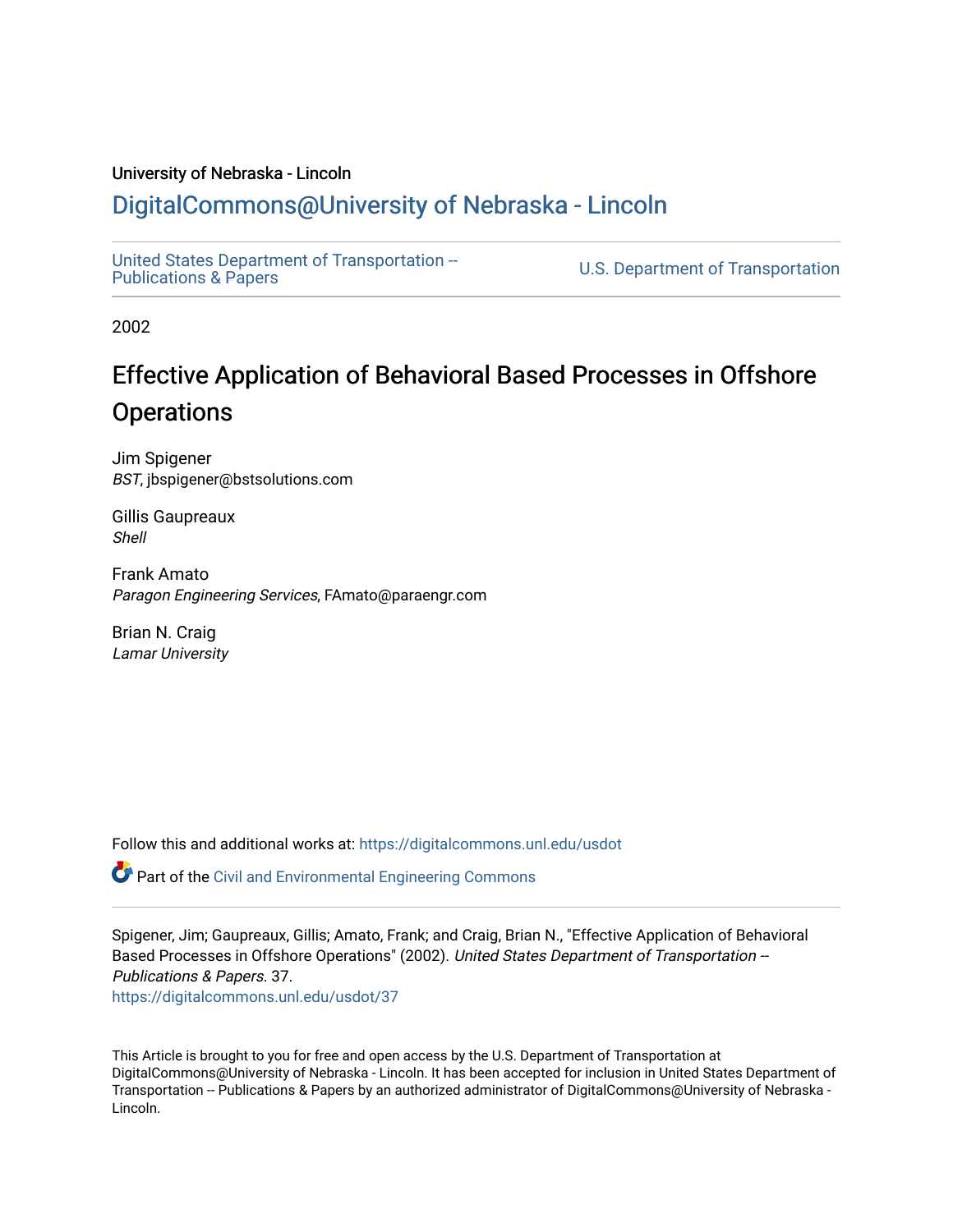## **WORKING GROUP 6**

## **2<sup>ND</sup> INTERNATIONAL WORKSHOP ON HUMAN FACTORS IN OFFSHORE OPERATIONS (HFW2002)**

## **EFFECTIVE APPLICATION OF BEHAVIORAL BASED PROCESSES IN OFFSHORE OPERATIONS**

Jim Spigener **BST** Ojai, CA USA jbspigener@bstsolutions.com

> Gillis Gaupreaux Shell, USA

Frank Amato Paragon Engineering Services Houston, TX USA FAmato@paraengr.com

> Brian N. Craig Lamar University, USA

April 8 −10, 2002 Houston, Texas USA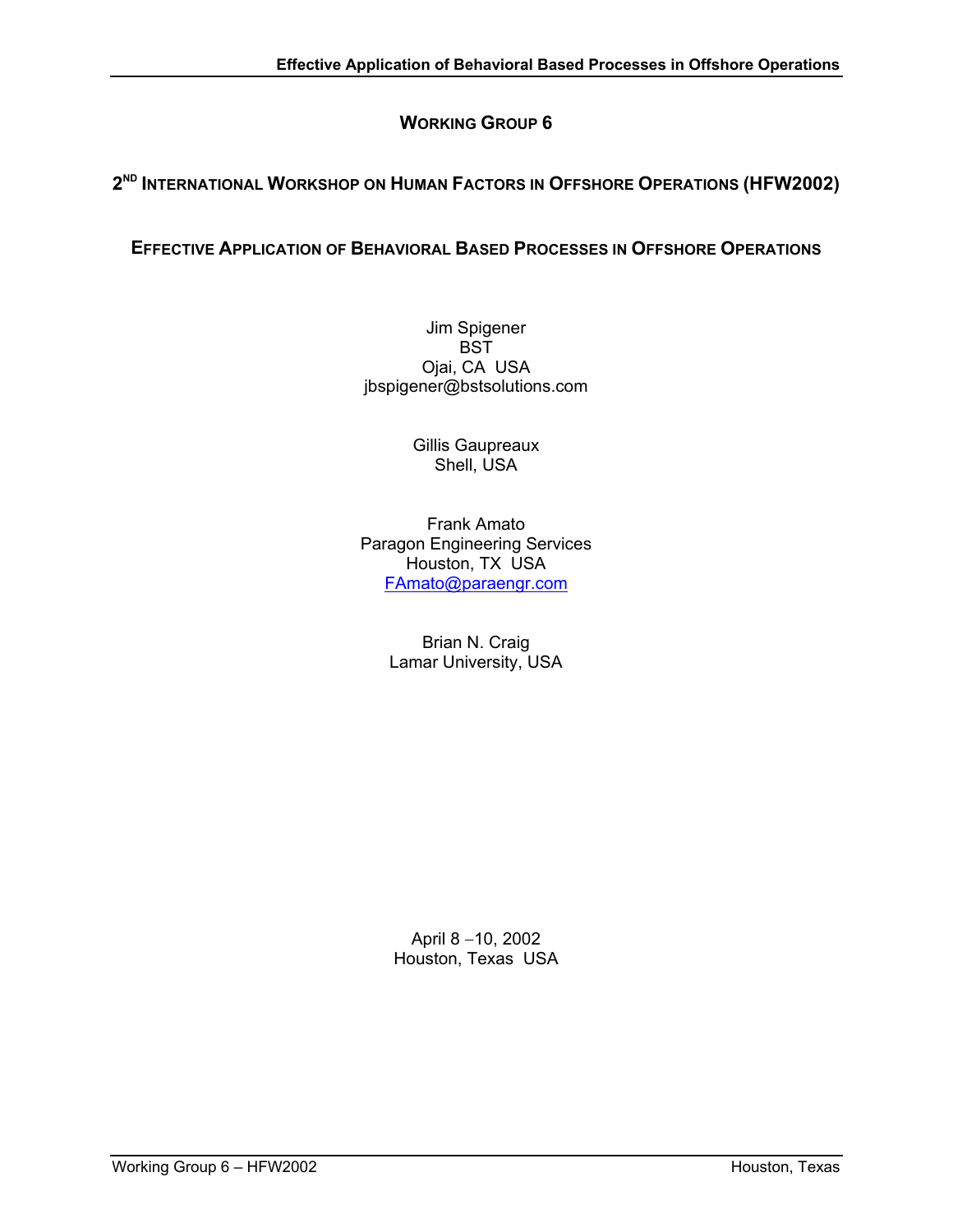## **TABLE OF CONTENTS**

|      |                                                                           |                                                                | <b>PAGE</b> |  |
|------|---------------------------------------------------------------------------|----------------------------------------------------------------|-------------|--|
| 1.0  |                                                                           |                                                                |             |  |
| 2.0  |                                                                           |                                                                |             |  |
| 3.0  |                                                                           |                                                                |             |  |
|      | 3.1                                                                       |                                                                |             |  |
|      | 3.2                                                                       |                                                                |             |  |
|      | 3.3                                                                       |                                                                |             |  |
| 4.0  |                                                                           |                                                                |             |  |
| 5.0  |                                                                           |                                                                |             |  |
| 6.0  |                                                                           |                                                                |             |  |
|      | 6.1                                                                       |                                                                |             |  |
|      | 6.2                                                                       |                                                                |             |  |
|      | 6.3                                                                       |                                                                |             |  |
|      | 6.4                                                                       |                                                                |             |  |
|      | 6.5                                                                       |                                                                |             |  |
|      |                                                                           | 6.5.1                                                          |             |  |
|      |                                                                           | 6.5.2                                                          |             |  |
|      |                                                                           | 6.5.3                                                          |             |  |
|      |                                                                           | 6.5.4                                                          |             |  |
|      |                                                                           | 6.5.5                                                          |             |  |
|      | 6.6                                                                       |                                                                |             |  |
|      | 6.7                                                                       |                                                                |             |  |
| 7.O  |                                                                           | <b>MANAGEMENT AND THE WORKFORCE MUST UNDERSTAND AND BUY-IN</b> | 11          |  |
| 8.0  |                                                                           |                                                                |             |  |
| 9.0  | FOUR KEY STEPS OF A BEHAVIOR-BASED SAFETY PROCESS AND WHAT THE BEHAVIORAL |                                                                |             |  |
|      | 9.1                                                                       |                                                                |             |  |
|      | 9.2                                                                       |                                                                |             |  |
|      | 9.3                                                                       |                                                                |             |  |
|      | 9.4                                                                       |                                                                |             |  |
| 10.0 |                                                                           |                                                                |             |  |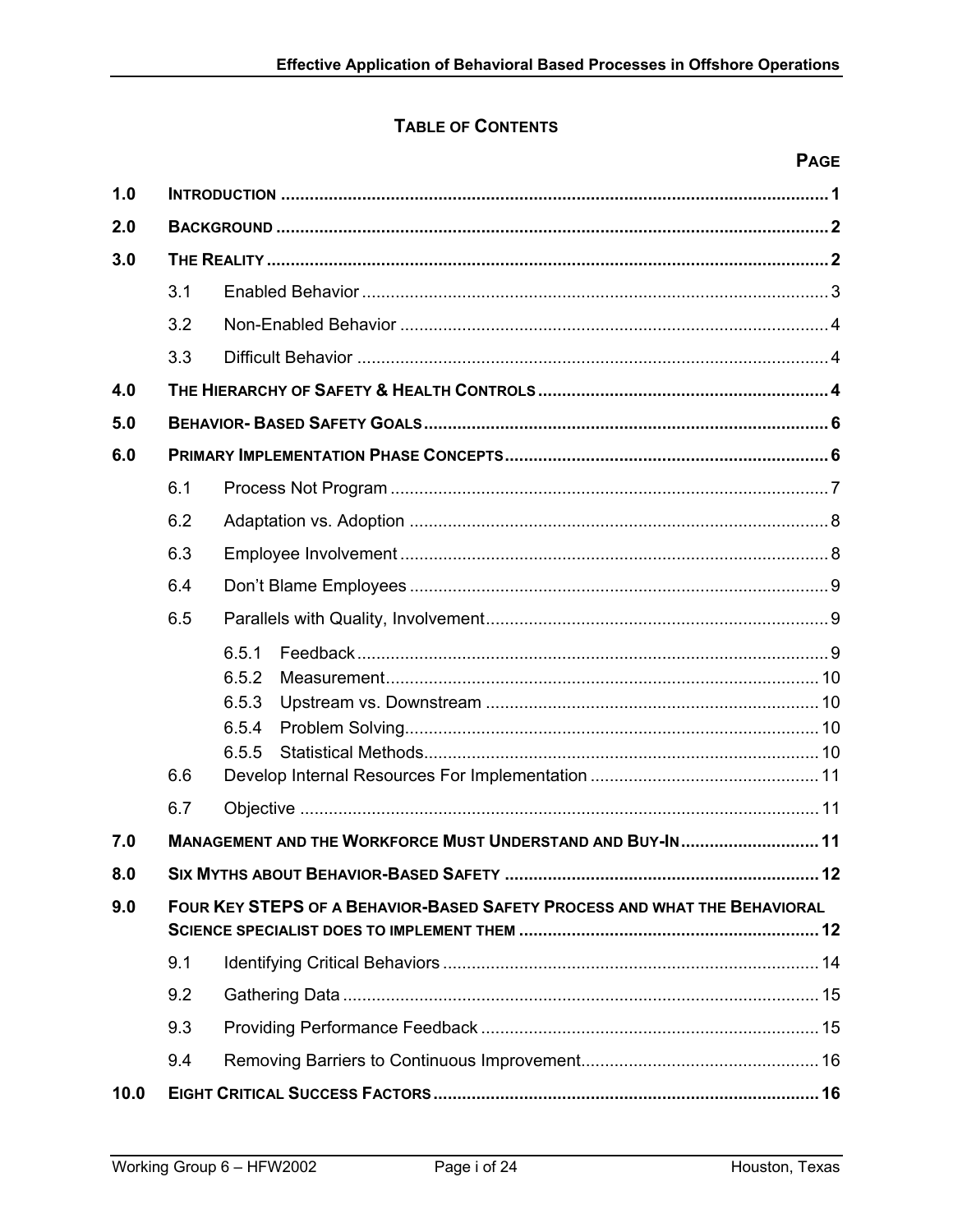## **TABLE OF CONTENTS (CONTINUED)**

## **PAGE**

| 11.0 |      |  |
|------|------|--|
|      | 11.1 |  |
|      | 11.2 |  |
|      | 11.3 |  |
|      | 11.4 |  |
|      | 11.5 |  |
|      | 11.6 |  |
|      | 11.7 |  |
|      | 11.8 |  |
|      | 11.9 |  |

## **LIST OF FIGURES**

## **PAGE**

| Figure 1. |  |
|-----------|--|
| Figure 2. |  |
| Figure 3. |  |
| Figure 4. |  |
| Figure 5. |  |
| Figure 6. |  |
| Figure 7. |  |
| Figure 8. |  |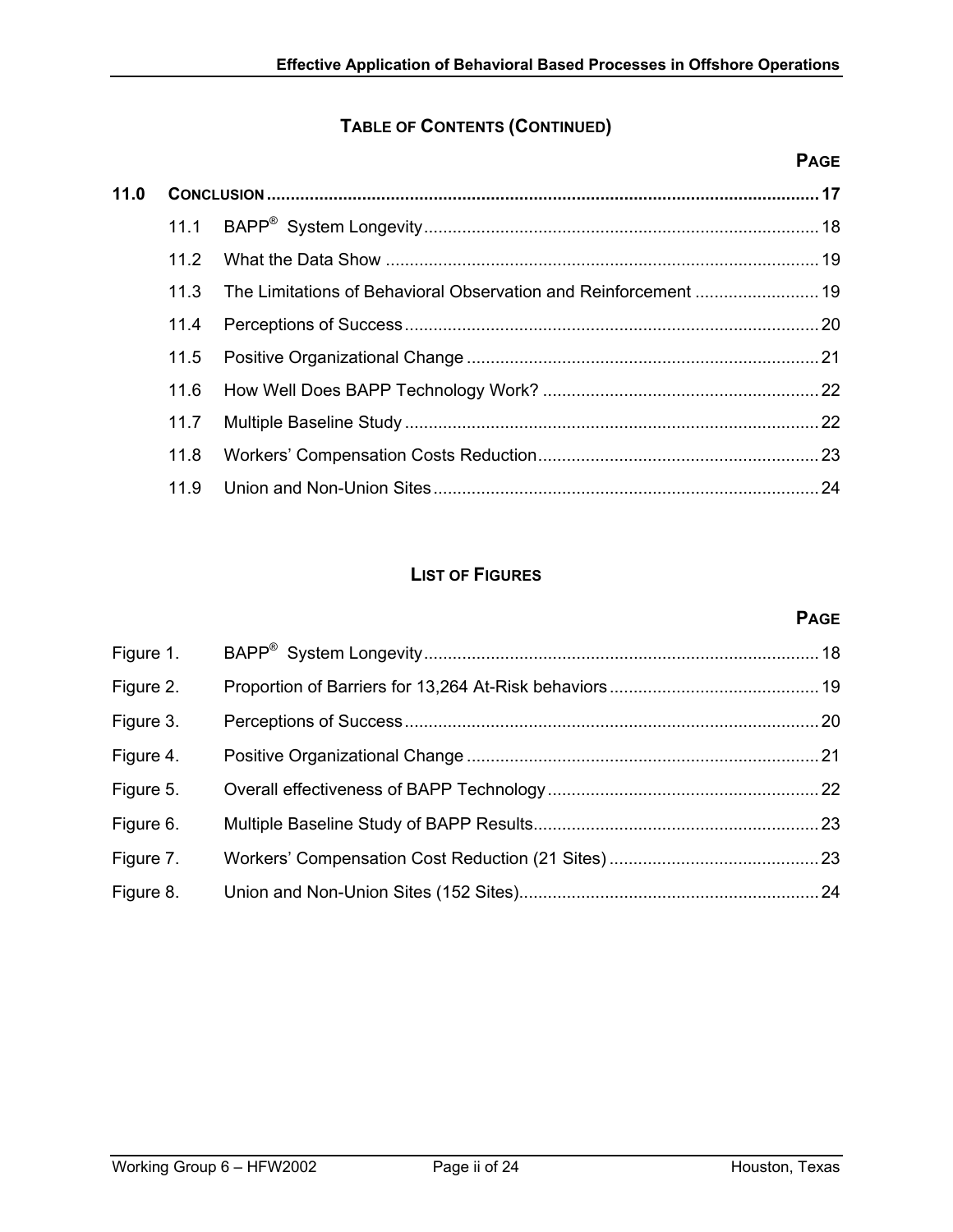## **EFFECTIVE APPLICATION OF BEHAVIOR-BASED PROCESSES IN OFFSHORE OPERATIONS**

### *1.0 INTRODUCTION*

The introduction of the behavioral-based safety process in the offshore industry over the past decade has had a significant impact on safety in general and the offshore safety culture in particular. The Behavior-Based Safety (BBS) process compliments Human Factors Engineering (HFE) efforts in the struggle to improve safety by minimizing the risk in the hazardous offshore environment. The behavioral-based safety process and HFE both focus on the workers by taking advantage of their strengths and minimizing their weaknesses.

The four key steps of the behavior based safety process are as follows:

- 1. Identifying behaviors Identification of and operationally defining the behaviors that make up the pool of risk is the first step. This is most commonly accomplished by studying a statistically valid sample of past incident reports and extracting the behaviors that facilitated the injury. The objective is to validate these and then to develop an operational definition of wht it looks like when the employee is executing the behavior in a risk averse manner.
- 2. Gathering data This second step is to sample the occurrence of these identified critical behaviors out in the workplace. This measure is a proactive stimulus or predictor of whether there is likely to be an injury or not.
- 3. Providing performance feedback This step trains the sampler to reinforce the safe behavior the employee is doing and dig in and find out why the behaviors that are being donne in a risky manner are being done that way.
- 4. Removing system barriers.- Lastly this step is to take the data from sampling and feedback and to use it as the impetus to do intervention at the system level.

The primary objective of HFE is to design the workplace or system to eliminate or minimize the potential for human error. The behavioral-based safety process uses a continuous improvement process based on observations and positive feedback to pinpoint at risk behaviors and weaknesses in management systems. Thus, whereas HFE's goal is to build a work environment that is as safe as practical, the behavioral-based safety process tackles the difficult task of identifying and rectifying bad habits and gaps in management systems with the ultimate goal of creating a safety culture that supports safe behaviors. Together, the two processes complement one another in improving safety by minimizing the risk in the hazardous offshore environment.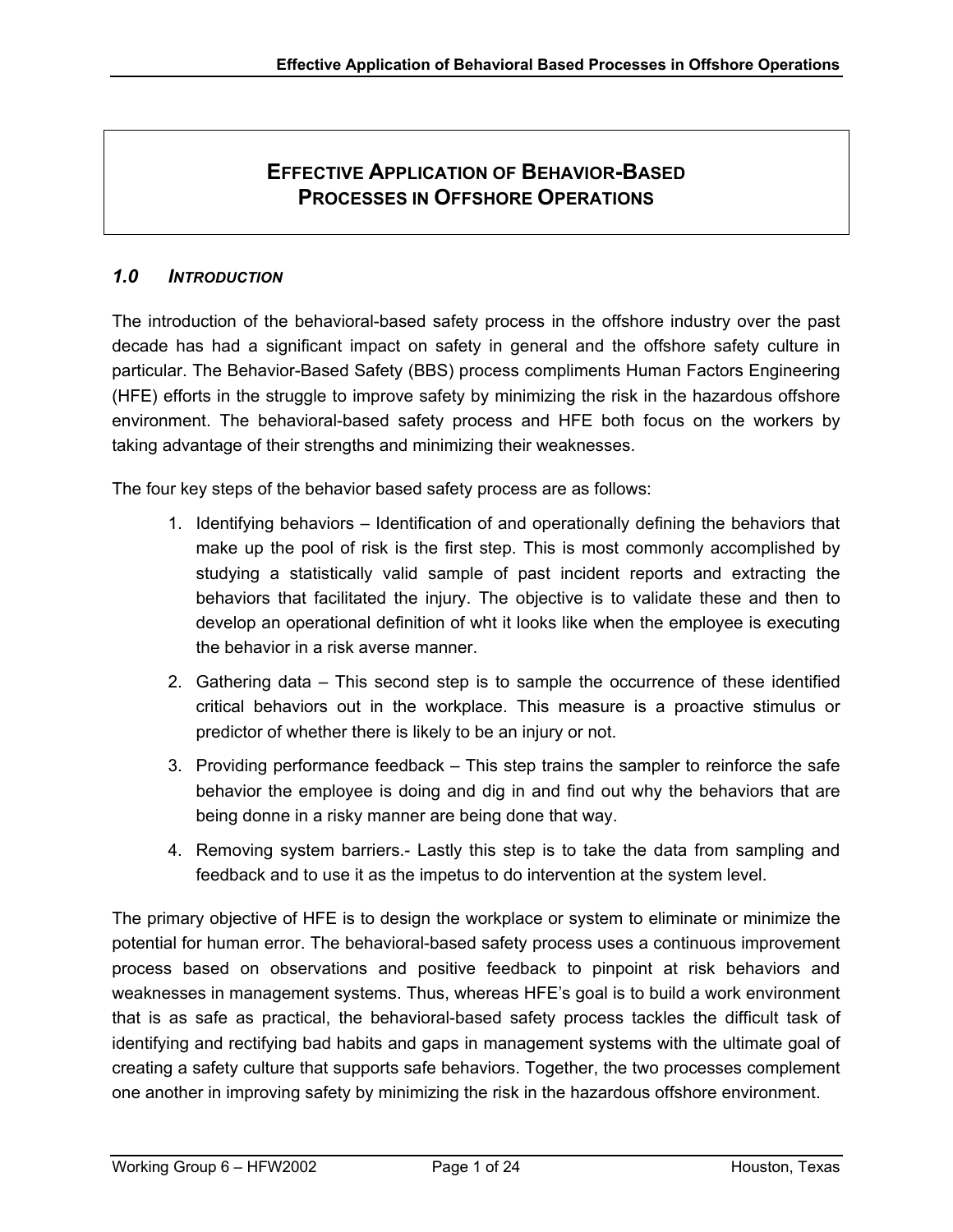This paper presents the overlap and interaction between HFE and Behavior-Based Safety in managing workgroups safety performance. For example, It will highlight how BBS tools can provide useful feedback to the facility designer for consideration in improving the design, and in the design of future facilities. After introducing three categories of critical safety-related behaviors: enabled, difficult, and non-enabled, the paper discusses the primary concepts of the behavior-based approach to accident prevention. It then sketches six current myths about behavior-based safety, and addresses them through a detailed presentation of the four key activities of Behavior-Based Safety at the level of the workgroup. This paper will focus on what works and does not. Frequent references will be made to BAPP**®,** one approach fostered by Behavioral Science Technology (BST) for illustration sake. It is one of many available approaches that operationalizes the principles of BBS. A sample listing of some other available BBS approaches and programs are identified in the reference section of this paper.

## *2.0 BACKGROUND*

Over the past few decades the focus on safe operations has become a norm for those businesses that have the potential for large loss of human life and environmental catastrophe. The two are not much different in the minds eye of the public.

The oil industry and specifically offshore industries came aboard with this thinking in the more recent past. This need to improve safety has been reinforced by the losses that have occurred in this industry and the realization that they had to find more economical means to operate given the pressure on profits from the global competition. Safety, in short, became a two edged sword for the offshore industry.

First, it was good business not to be incurring the financial burden of mishaps. It became a way to let the employee know that even in the uncertain world of re-engineering, reorganization, cost cutting, and other tough survival activities that the organization has to undertake, that it still cares about the employee.

## *3.0 THE REALITY*

Behavior is one of the components of almost every injury. If we took the people out of the picture there would be no real injuries to speak of. This said, there are virtually no behaviors executed by anyone in pursuit of an injury. So the question that Behavioral science gives us is why people do things that enhance the chance of an injury occurring.

Another frequent component associated with injury is the facility or task design. These are the physical constraints built into the design that form the physical working environment for accomplishing task. Design shortcomings can negatively or positively impact the performance of a desired behavior that may be recognizable to the observer with basic HFE knowledge. Also, here is where the BBS and HFE processes can work together to improve the design, provided the design flaws are recognized and communicated back to the design engineer or to the design engineering process.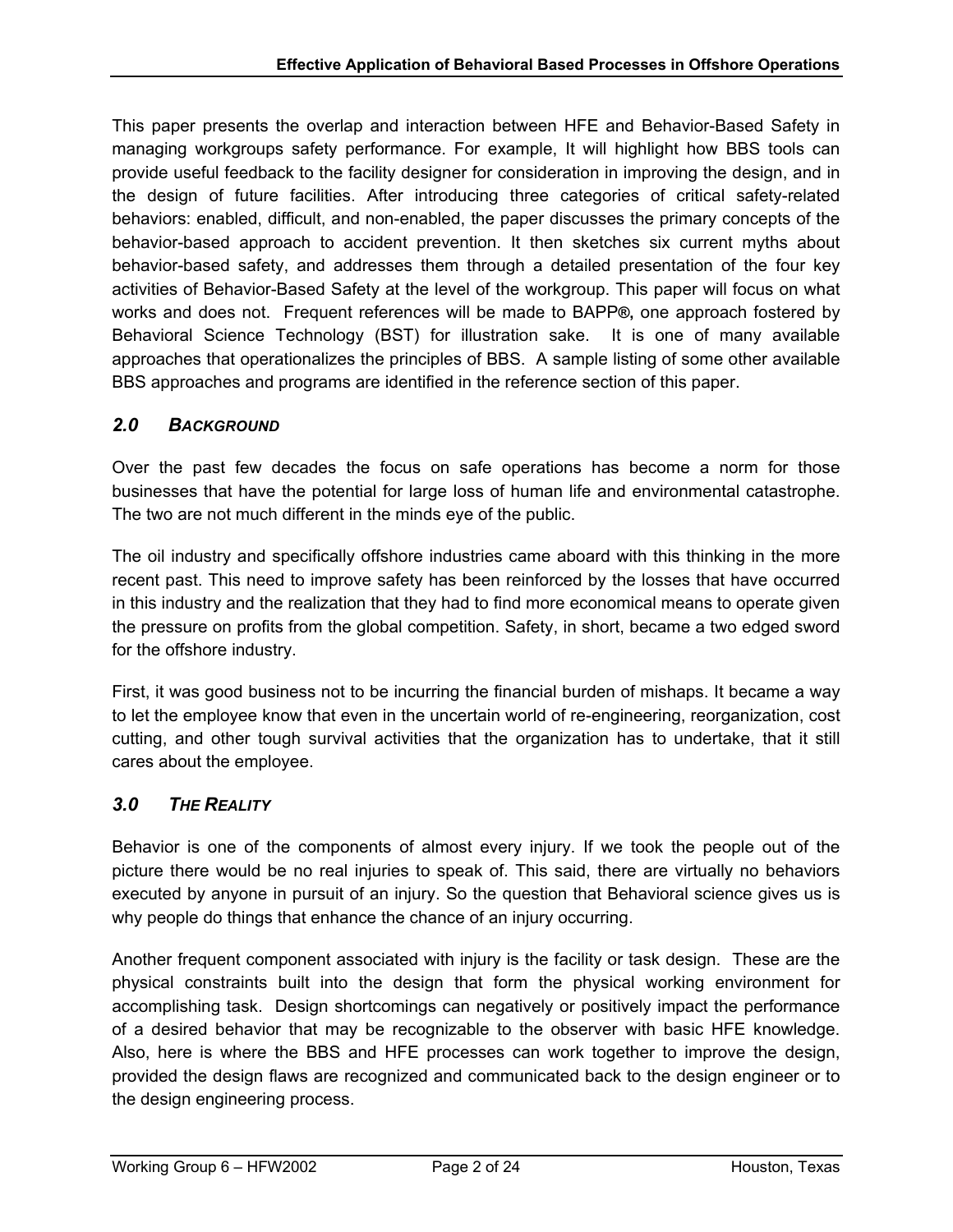The conditions that increase the likelihood of a certain outcome are called risk factors. These are design-related that increase the likelihood of developing a work-related musculoskeletal disorder, also called repetitive stress illness or cumulative trauma disorders.

Example risk factors, associated with the design, that can positively or negatively impact behavior are as follows:

**Awkward posture** - For each joint in the body, there is a range of motion which is considered neutral or non-stressful. For example, any flexing, bending or twisting of the wrist takes it out of neutral (straight) posture.

**Repetitive motions** - Movements that are frequently repeated will increase risk. Finger movements at keyboard and mouse are examples.

**Forceful motions or exertions** - Activities involving forceful motions can increase MSD risk. Examples are gripping a pen too hard or striking the keys of a keyboard too forcefully.

**Contact Stress** - Pressure applied to a nerve can damage it. An example is resting the wrist of the hand on the sharp edge of a table, which applies excessive pressure to the median nerve coming out of the wrist.

**Sustained posture** - Any posture, even neutral, can be stressful if it is sustained over long periods. This is most often noticed when the neck, back or shoulder are held in one position for an extended time.

There are three types of behaviors that make up the pool of at risky behavior in any work environment and different types of interventions to deal with these very different types of behavior. It is also the case that the same behavior can fall into any of the three categories at any time depending on the circumstances. The three types of behavior are Enabled behavior, Non-Enabled behavior and, Difficult behavior.

#### **3.1 Enabled Behavior**

This is behavior that the employee has discretionary control over. This is not to say that there are very valid and insidious reasons that the employee would not execute it properly. For example, an improperly designed task may introduce certain risk factors that may cause discomfort and possibly injury, which would likely negatively impact the desired behavior. However, it may not always be so overt a barrier to doing it the right way. In most cases the reason for the employee doing this behavior in a risky manner may seem very benign. This is due to, for the most part, to the fact that they have done it many time for long periods with no adverse consequences. In fact, when it is done in the risky manner, it produces some very powerful positive consequences. Examples of these positive consequences are speed, ease, or less work, etc. In most of these cases changing the physical system is not going to yield much change.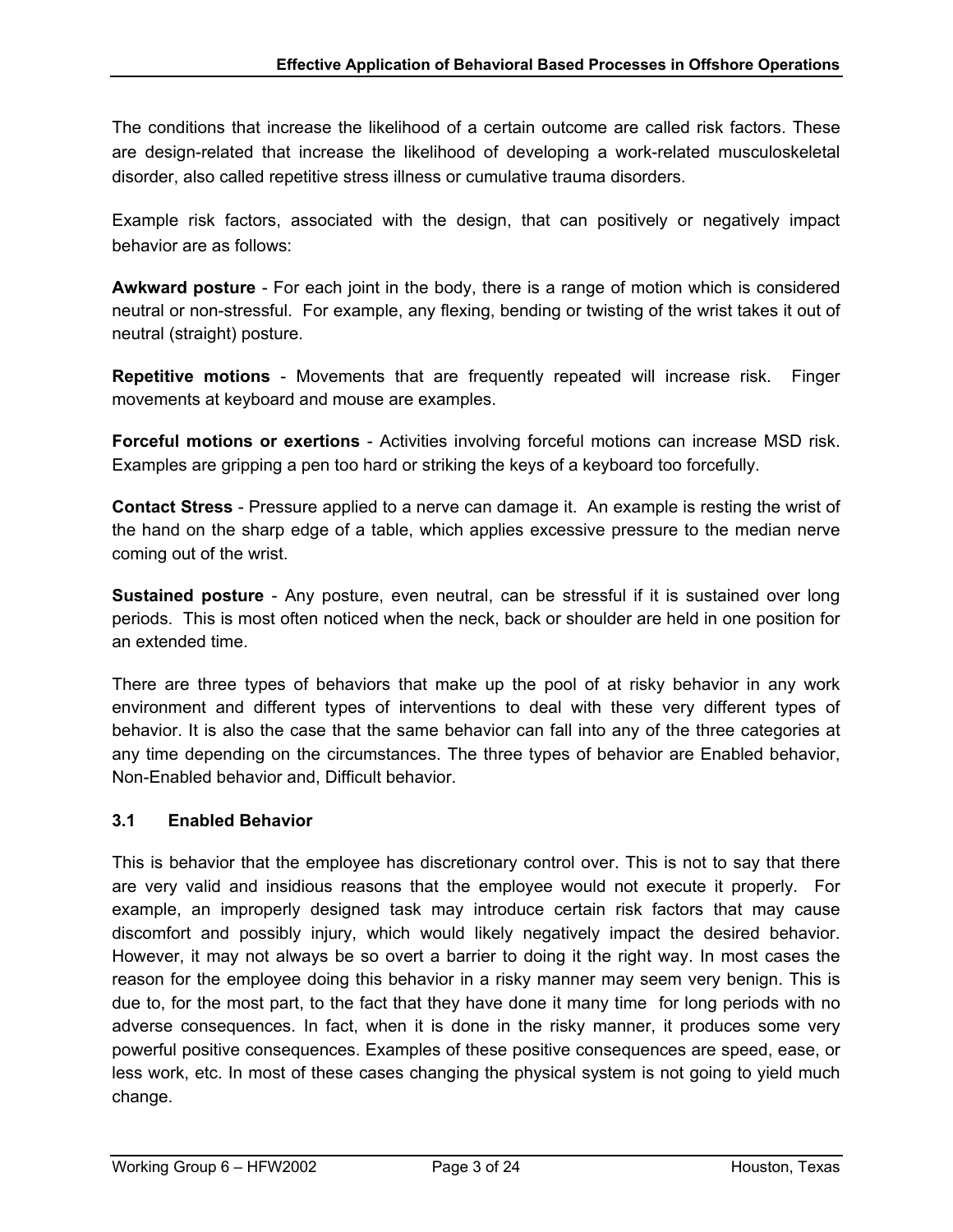#### **3.2 Non-Enabled Behavior**

This is the second and polar opposite of enabled behavior. This is a behavior the employee is not in control of. The system allows for one option, in the case of safety, usually that option is not the correct or least risky one. These situations demand some type of intervention strategy. This strategy almost always requires HFE. Without some formal change in the system the behavior has little or no chance of being changed.

#### **3.3 Difficult Behavior**

This behavior is one that crosses both of the above categories and is an interesting mix of both systems issues and perceptions. In managing risk in the difficult category the issue seems to be the risk-to-effort ratio. When doing something the correct way involves a lot of effort, or a level of preciseness that is perceived unrealistic, and if the perception of danger is not acute, the employee is very likely to improvise and not take the precautions necessary to avoid exposure.

An example would be the employee that jumps up on their chair or desk to change the light bulb above the desk. We all know that using a ladder would be best. What the employee knows is that to use the ladder they have to go down stairs, find the janitor, get the key to the supply room, unlock it, get the ladder, climb to the second floor, use the ladder then reverse all of the previous steps. This behavior is difficult enough to overshadow the risk in the employee's mind.

Another example was a machine that had identically designed controls on both sides of the operator's console for different functions. The operator would frequently engage the wrong control. The operator had to be one hundred percent alert to what they were doing to prevent a mishap. They had informally developed a method for use of the controls that prevented them from being used without breaking the train of thought.

These behaviors usually require HFE. In many cases, some thought and some action by the workers or supervisors is sufficient. These behaviors do not always require a capital-intensive solution.

#### *4.0 THE HIERARCHY OF SAFETY & HEALTH CONTROLS*

Initially most safety efforts were very traditional and focused on injury or mishap as the measurement medium and trigger for action. Human Factors Engineering and Behavior-Based Safety (BBS) were not on the radar screen. The proactive measures that the companies undertook were catastrophe prevention through engineering and design, and the approach to behavior management was training or rules and procedures. The order of the day was to utilize the Hierarchy of Safety Control. This Hierarchy consisted was a list of intervention methods that started out independent of employee behavior and as it progressed got increasingly dependent on employee behavior (See *Figure 1*).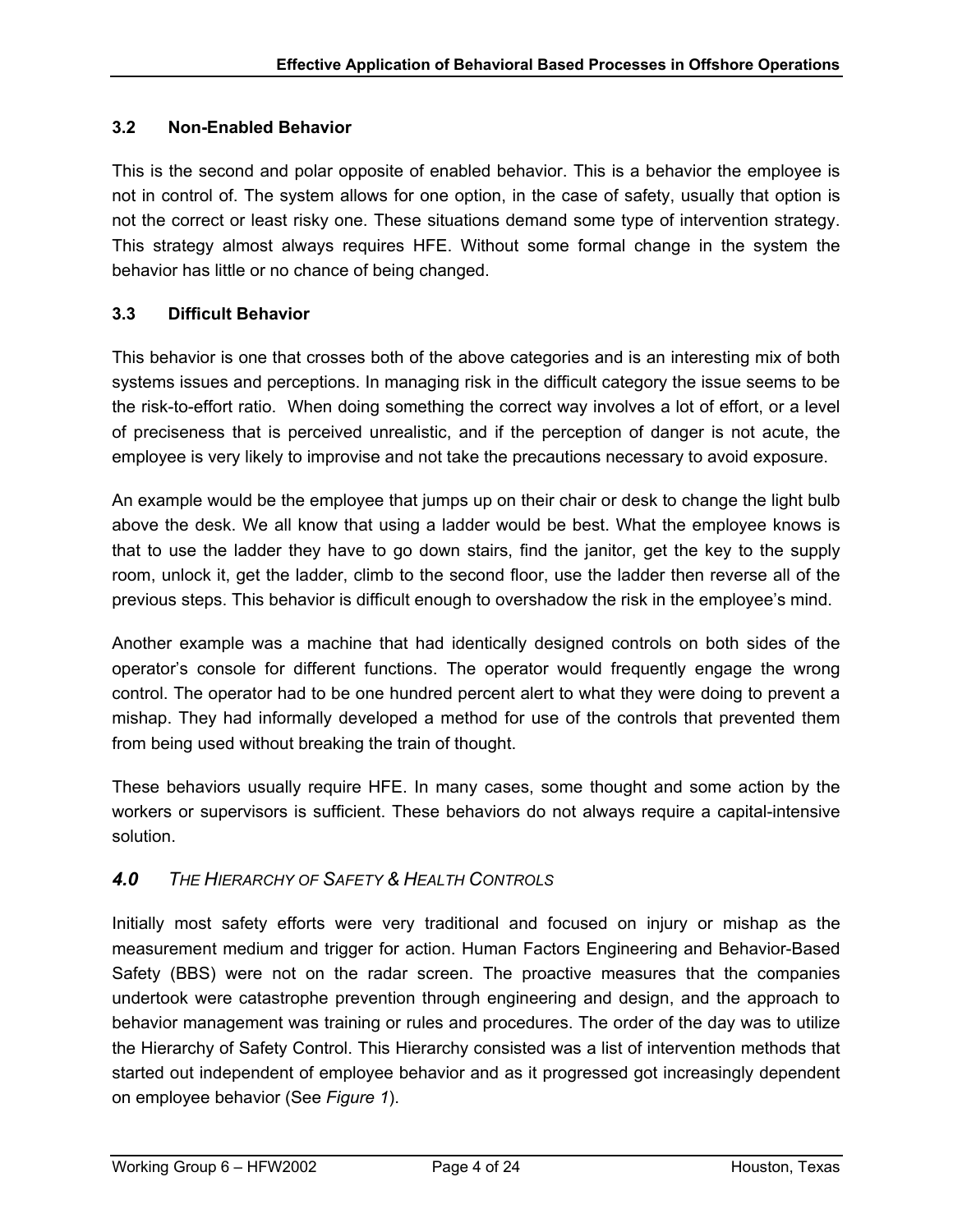Until fairly recently management only superficially recognized the HFE management approach in the hierarchy as a method of injury prevention. The problem was that it was seen as expensive and slowed things down. There was not a good way to determine the resultant impact of a particular design or redesign. Also, due to the limited number of HFE experts, it proved difficult for companies to hire such experts. Getting the everyday engineer to think in terms of human behavior was, and remains, difficult at best.

The prevailing thought was that you could not make it error-proof, so don't try; and there was a belief that the employee could overcome the obstacles if they wanted to. The real focus of HFE was primarily on guards and interlocks.

I am not saying that using this approach is incorrect or not something that needs to be done. But the fact remains that even though all or any of these interventions are implemented, none of them effectively assures that the employee is executing the right behaviors at the right time. Thankfully, it has grown in scope as more has been learned about HFE and HFE's potential for error reduction. It has become indisputable over the years the way things are designed and installed have a dramatic impact on error. I believe it is also the case that this methodology is in fact having an impact on the way we think about human behavior. Human behavior is for the most part shaped by the environment it functions in. The behavior you are getting in your organization is what the organization is asking for through the design of the work, facilities, equipment, and culture. If the behavior is occurring consistently it is a factor of the system.

There was another issue that was pushing companies away from taking the HFE or BBS approach. It was an acute recognition, especially in management ranks, that the employee was doing things that caused mishaps. This recognition in many instances resulted in an approach that then assigned blame to the employee. After all, if the employee did something that was obviously risky we need to do something that shows we don't condone it. The best illustration of this is looking at supervisory reports on mishaps.

In almost every instance the supervisors mitigating action of the mishap included solely, or as a major portion, the notion of re-instruction, counseling, warning, disciplining, or retraining the employee. To the naïve this looks like the employee is the problem. To the Behavior-Based Safety expert this means there were identifiable behaviors that the system was producing or reinforcing, that could be measured and could mitigated. Meaning, in essence, that the system was providing antecedents and consequences favorable to at-risk behavior, and the existing system was incapable of reliably producing the behavior that would reduce the risk and mishap rate.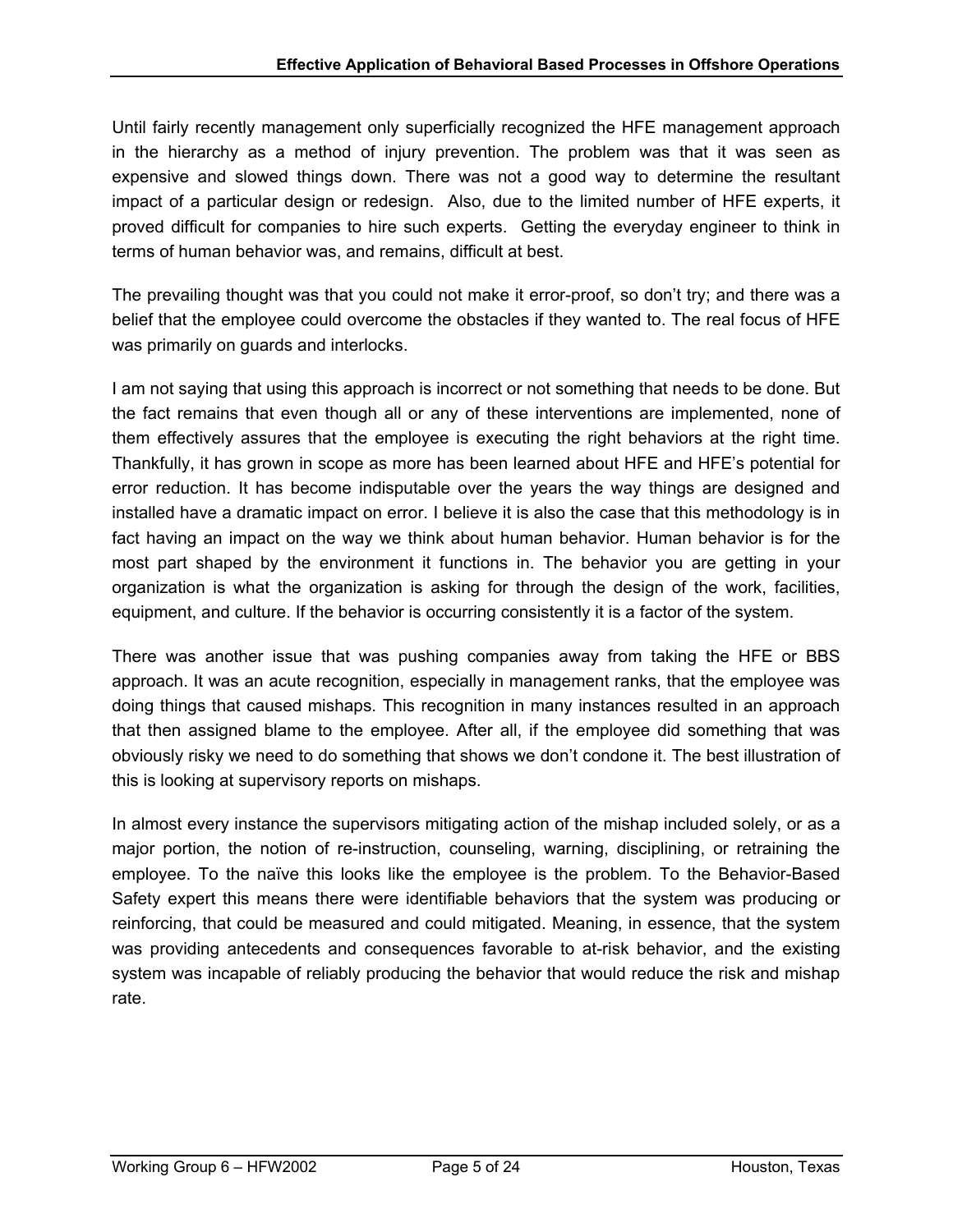### *5.0 BEHAVIOR- BASED SAFETY GOALS*

Behavior-Based Safety is principally a method for focusing the organization on behavior as the improvement target. Behavior is the most accurate and proactive indicator of not only how safe the organization is working, but also how capable the environment is of producing the type of behavior that reduces the risk or exposure to the employee. By focusing on behavior a person is able to overcome several obstacles that are present when using injury/illness or incident rates as the sole performance measure.

First, you are able to get a more statistically valid sample of workplace safety. Having a hundred observations of workplace behavior in a three month period is a much more valid measure of safety performance to a workgroup than one injury in the same quarter. Second, the measure is active not passive and sets up the opportunity to do real value added activities such as feedback, and problem identification around the observations. Third, if you collect the data and analyze it, a firm has the basis for very focused system barrier identification and HFE can be applied in a more focused manner for system change.

The real goal of Behavior Based Safety is to reduce the variation in the safety related behavior through feedback and system change.

#### *6.0 PRIMARY IMPLEMENTATION PHASE CONCEPTS*

In applying BBS methods there are some principles that are utilized for insuring success. Some of these principles followed in the implementation methodology are:

- Build a process, do not implement a program
- Adapt to the culture of the organization versus adopt a canned program
- Engage employees in the adaptation and implementation
- Focus on the system versus blaming the employees
- Develop internal resources for leadership of the effort
- Management and the workforce need to understand and buy-in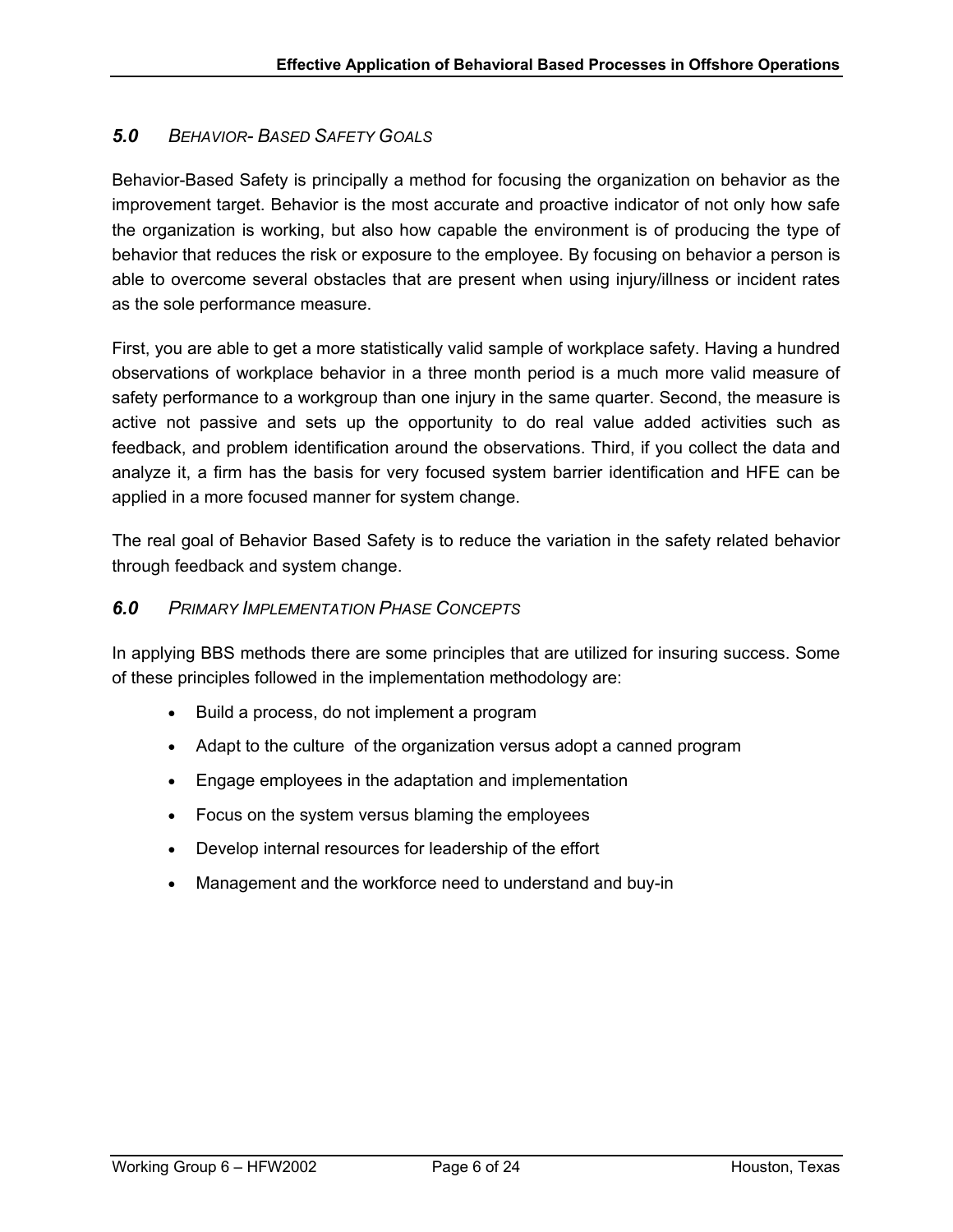#### **6.1 Process Not Program**

Many traditional approaches to safety have developed reputation for just a "program of the month." The BAPP® approach is not just another program. It is *process* with the potential for continuous safety improvement. BAPP® technology allows for flexibility and focus within the process, eliminating the need to constantly change programs to match an evolving culture.

An ongoing process builds more credibility than a series of programs. The process becomes part of the culture, "the way we do things around here." As the process produces results, it gains a larger following and moves into an upward spiral of credibility among the facility population.

The BAPP® approach is more effective than programs, but it means more work, especially at first. Establishing a new process in an existing culture requires an ongoing, focused, concerted effort. More training time and start-up time are required for a BAPP® implementation than for a program designed to last only a month or two. Facilities that are unable or unwilling to expend such time and effort are not ready for BAPP® technology.

While some safety programs provide quick wins, few produce long-term results. When the program ends, so does the impact. The BAPP® approach, on the other hand, has the potential to establish an ongoing cycle of improvement. While early efforts may produce some results through the Hawthorne effect, the real results come as the process matures and begins to change behavior and the cultural elements that reinforce behavior. While these changes tend to take longer than program changes, they also last longer.

These long-term results come from improving the system that sustains behavior. An approach that ignores the factors that reinforce behavior cannot accomplish lasting change. Instead, BAPP® technology looks through the lens of behavior at the issues of culture, attitude, and environment that shape behavior. It supplies the data that organizations need to identify areas where focus can launch permanent change. Identifying such areas is critical to accomplishing continuous long-term safety improvement.

This approach is what makes BAPP® technology a process, rather than just another safety program.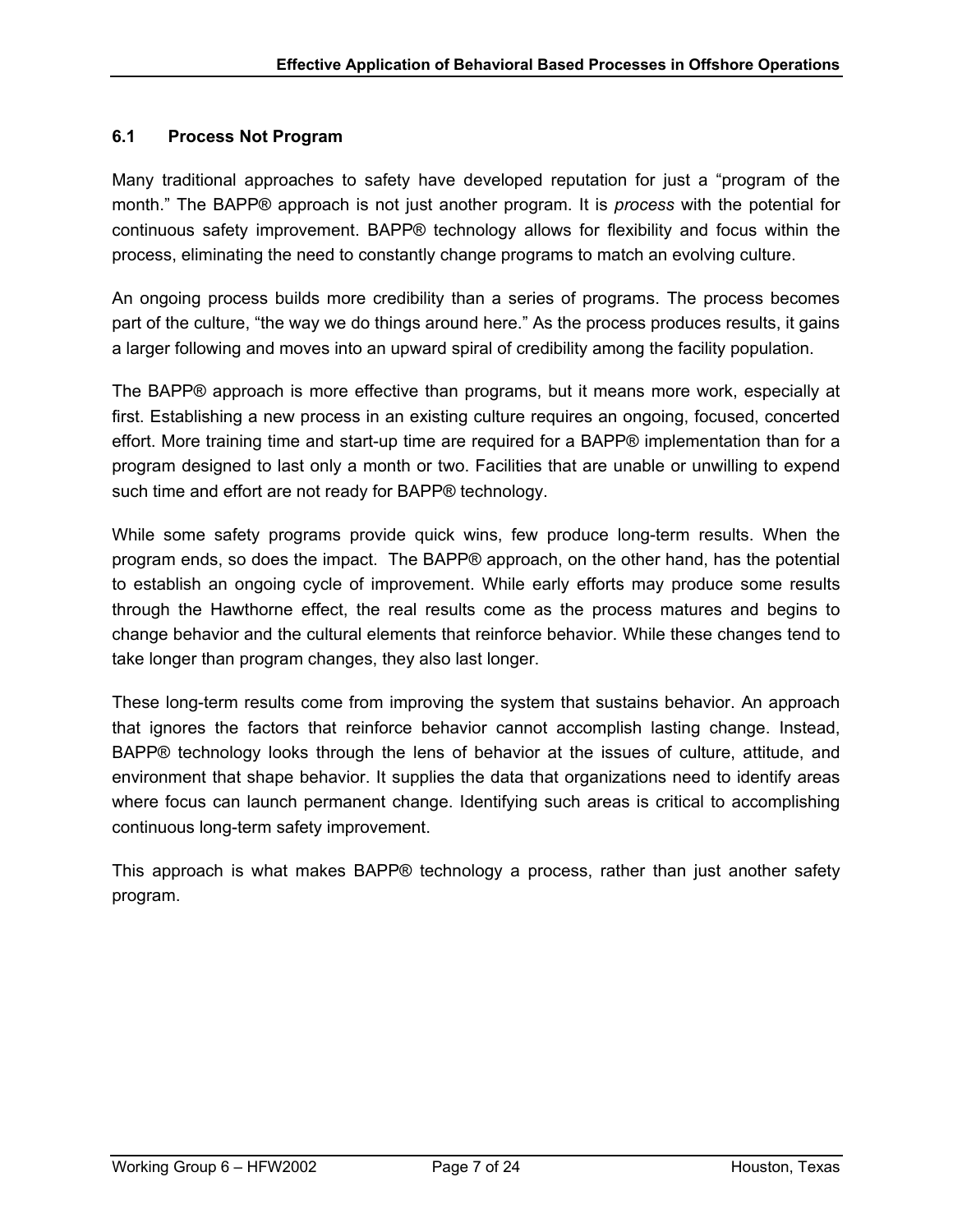#### **6.2 Adaptation vs. Adoption**

Off-the-shelf products have little chance of becoming part of a company's culture. Every culture is different, and the differences must be addressed. For behavior-based safety to be effective, its principles must be adapted in every instance to fit the people and the environment involved in the process. BAPP® implementations may be similar across companies, but they will always contain critical differences. Adaptation often makes the difference between success and failure.

Adapting the process means involving people in meaningful ways to make the adaptations. Adaptation leads to another important principle of BAPP® technology.

#### **6.3 Employee Involvement**

*Without involvement, there is no commitment.* BAPP® safety initiatives provide opportunities for participation by people at all levels in the organization. People tend to support what they help to create. Adaptation allows many to help create the particulars of a process.

From the onset, each level in the organization has specific roles and responsibilities that are critical to the success of the BAPP® initiative. Continuous improvement in the maturing process provides many more opportunities for involvement, which can eventually reach every person in the facility.

The ownership of the nuts-and-bolts workings of the process is entrusted to the Hourly workforce. Since it is often the most stable group in a facility, involving the Hourly workforce actually becomes a mechanism to sustain the process over periods of change in various levels of Management, or even change of company ownership.

Once the expertise needed to run the process is taught to a group of workers and Supervisors, those workers, in turn, train Observers, and the rest of the workforce. This group of Hourly and Management are also the decision makers in the day-to-day administration of the process. They design the process around the basic principles of BAPP® technology and adapt it to their specific work environment.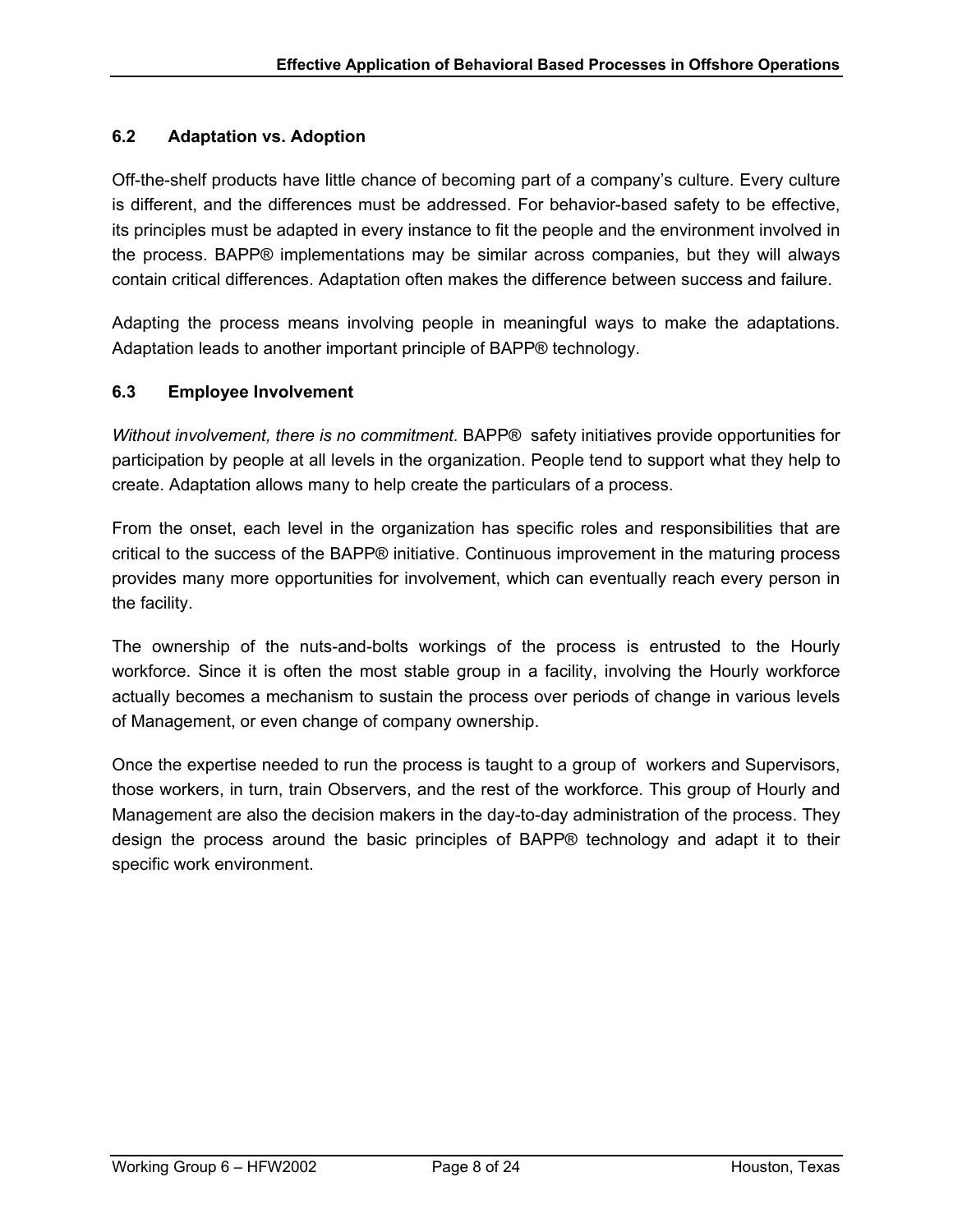#### **6.4 Don't Blame Employees**

Focusing on behavior does not imply fault-finding with individuals. Behavior is not a simple matter of personal choices. Behavior is affected by many factors, most of which are ultimately controlled by Management. Accurately placing blame for At-risk behaviors would be embarrassing and counterproductive. Fixing the problem, not fixing the blame, is the principle that truly prevents accidents.

Analyzing how systems affect behavior is a starting point for designing systems that stimulate and reinforce safe behaviors. Designing systems in this way is an ongoing process, adapted to the organization in which the system operates. The design of such system requires a high level of involvement and participation from all levels of an organization.

#### **6.5 Parallels with Quality, Involvement**

Quality is inextricably linked to the involvement of the people who perform the process. In the same way that Quality improvement relies on the people who manufacture a product, safety improvement depends on the people who are At-risk for injury: the Hourly workers. They have the most to gain from effective safety measures and the most to lose from ineffective ones. They have the most influence over each other and know the most about the details of the daily routines that shape behavior on the floor. Their support can ensure success; their opposition can make progress difficult, if not impossible.

#### 6.5.1 Feedback

As Deming, Juran, and others began to explore the real questions of Quality improvement, they made an interesting discovery: most people in the plants of the 1940s were isolated from the results of their efforts. They made a product, or part of a product, and seldom knew if the product received praise or complaints from the customer. If they did get such information, it was much later. The net result was that the average worker got no meaningful feedback on the quality of his or her work. Likewise, the average worker today gets little or no feedback on safety behavior.

The feedback they get on At-risk behavior is often sporadic and usually comes in the form of criticism or discipline. The lack of feedback makes it difficult for workers to improve their safety performance. The BAPP® approach provides such feedback and provides it in an effective and usable form.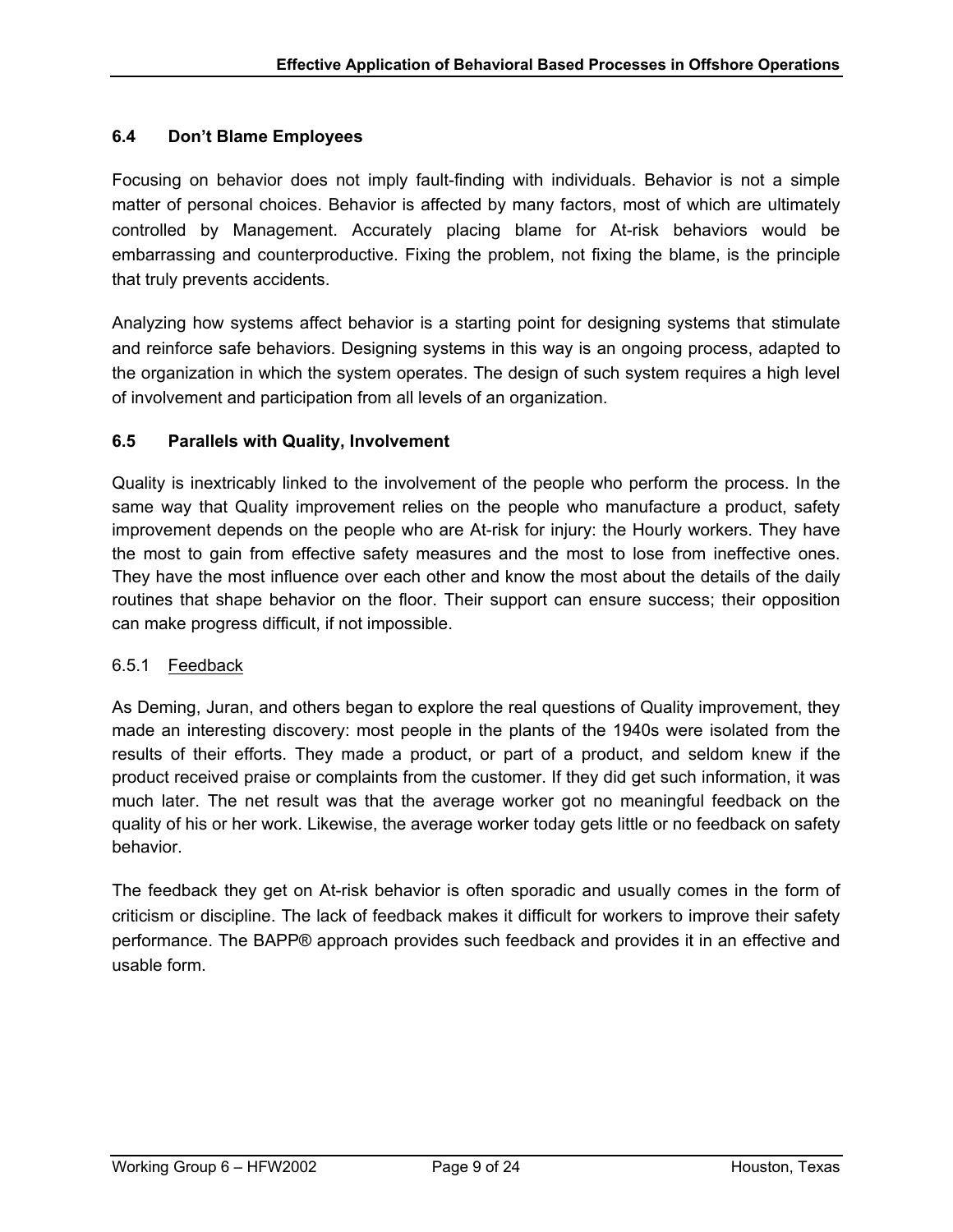#### 6.5.2 Measurement

Quality experts will tell you that "what can be measured can be managed." However, this axiom is correct only if the measured signs truly point to the subject. The same principle applies to safety. Companies that learn to measure the real indicators of safety, develop tools to interpret this data, and use the data to design appropriate interventions into the process have an opportunity to effectively manage safety performance.

#### 6.5.3 Upstream vs. Downstream

Just as inspecting the only finished product is an inefficient way to manage quality, reacting to accident data is an inefficient way to manage safety. The first step upstream from accidents is Behavior. Measuring behavior provides an invaluable tool for managing accident prevention. Shifting the focus from reaction to prevention, it works on the final common pathway of most accidents: At-risk behavior. As the number of At-risk behaviors occurring in the workplace declines, the number of accidents follows suit.

#### 6.5.4 Problem Solving

Quality training provides problem-solving tools that equip employees to develop, test, and implement solutions to the problems they identify. BAPP® technology provides such tools also. Employees are trained to use behavioral analysis and Cause-Tree Analysis to identify root causes and multiple causes of At-risk behavior. They are also taught intervention methods to assure the process accomplish real results and measures success. Systematic approaches tend to produce better results both in quality (defect prevention) and in safety (accident prevention).

#### 6.5.5 Statistical Methods

An important part of measurement and problem-solving requires a working knowledge of statistical methods. Quality teaches Statistical Process Control (SPC) in which workers mathematically determine whether a change is the result of some special causes or just normal flux. Safety also involves managing a process of behaviors that can have either normal or special flux. Many safety efforts panic or relax due to changes in incident rates that are statistically insignificant. The BAPP® approach teaches those involved how to interpret data according to sound statistical methods so that the action they take is based on significant information.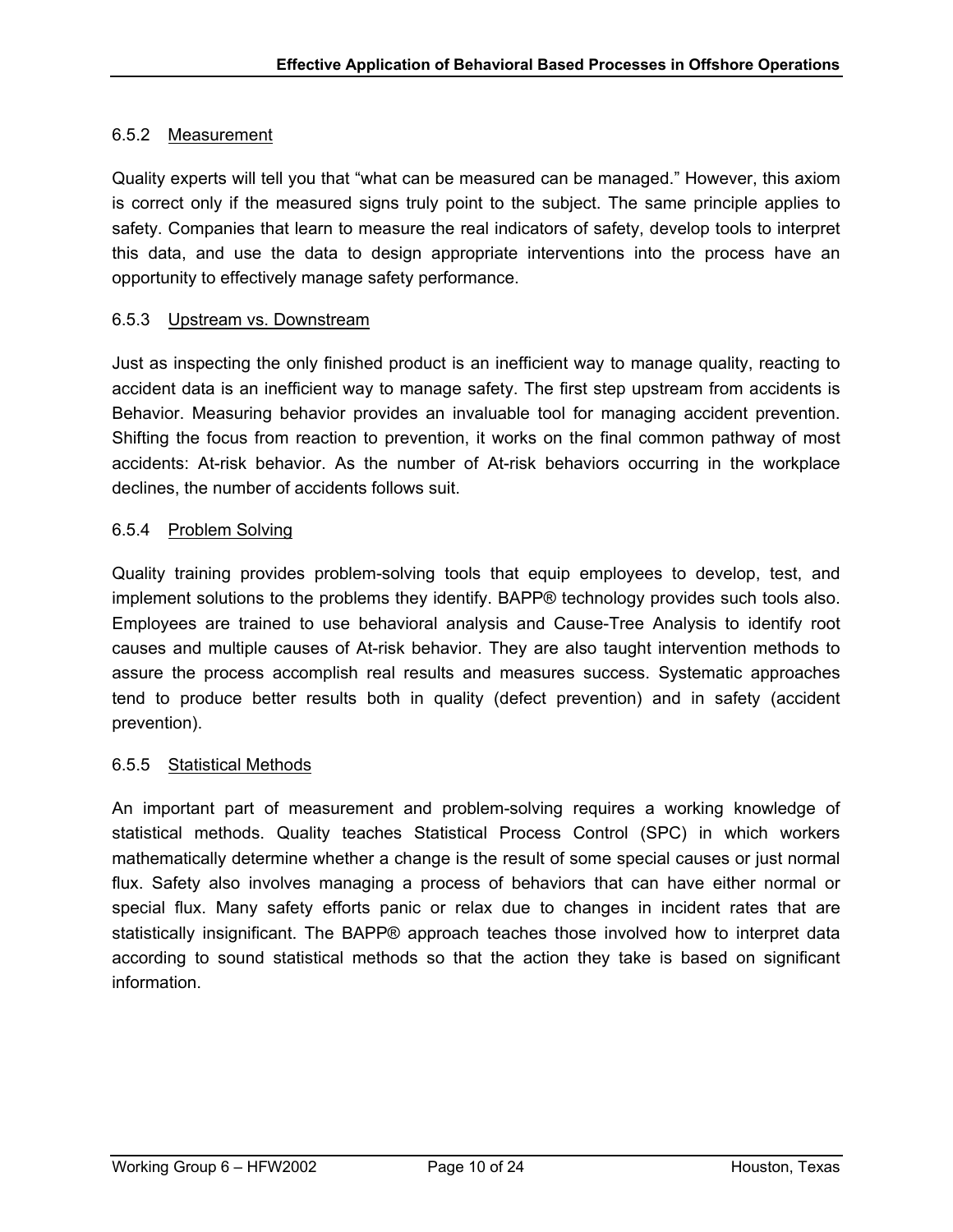#### **6.6 Develop Internal Resources For Implementation**

Outside expertise is typically used to train those who initiate the process, but the ultimate goal is to bring the process in-house. This involves selecting the right individuals and exposing them to the right training and involvement experiences to build sufficient levels of commitment and confidence. This approach affords the maximum opportunities for involvement. Maximum involvement means maximum commitment. Maximum commitment means maximum change for long-term success.

BAPP® safety efforts are directed by *Steering Committees,* composed of Hourly employees and sometimes one or two First-line Supervisors. Once the Steering Committee members are trained and functioning, they have gained valuable experience in team building, problem solving, process analysis, and the basics of Total Quality Management, and the facility has gained a valuable resource for accident prevention. The Steering Committee members often amaze their Managers with what they learn and accomplish. They set the tone for future generations of participants in the BAPP® safety initiative.

#### **6.7 Objective**

It is important to always remember the goal of BAPP® safety efforts. Many safety efforts are satisfied with immediate reduction in recordables or other signs that the efforts are producing results. Such results could be nothing more than the normal variation in downstream safety statistics. The goal of BAPP® safety efforts is continuous, statistically significant improvement.

#### *7.0 MANAGEMENT AND THE WORKFORCE MUST UNDERSTAND AND BUY-IN*

In order to develop a process built on these primary concepts, it is imperative for both Management and the workforce to understand and buy into the effort. The first step towards buy-in is to have the key players in the organization develop a thorough understanding of what the process entails. This includes the theory of Behavior Management and the elements of a successful implementation. The next step is to develop a clear path forward including the distinct roles, responsibilities, and resources needed for a successful implementation, and a plan to acquire those resources.

Without taking these steps, the likelihood of a successful implementation is much lower. All of these principles help assure the process is effective and following them reduces the amount of organizational resistance that a change effort such as this normally encounters.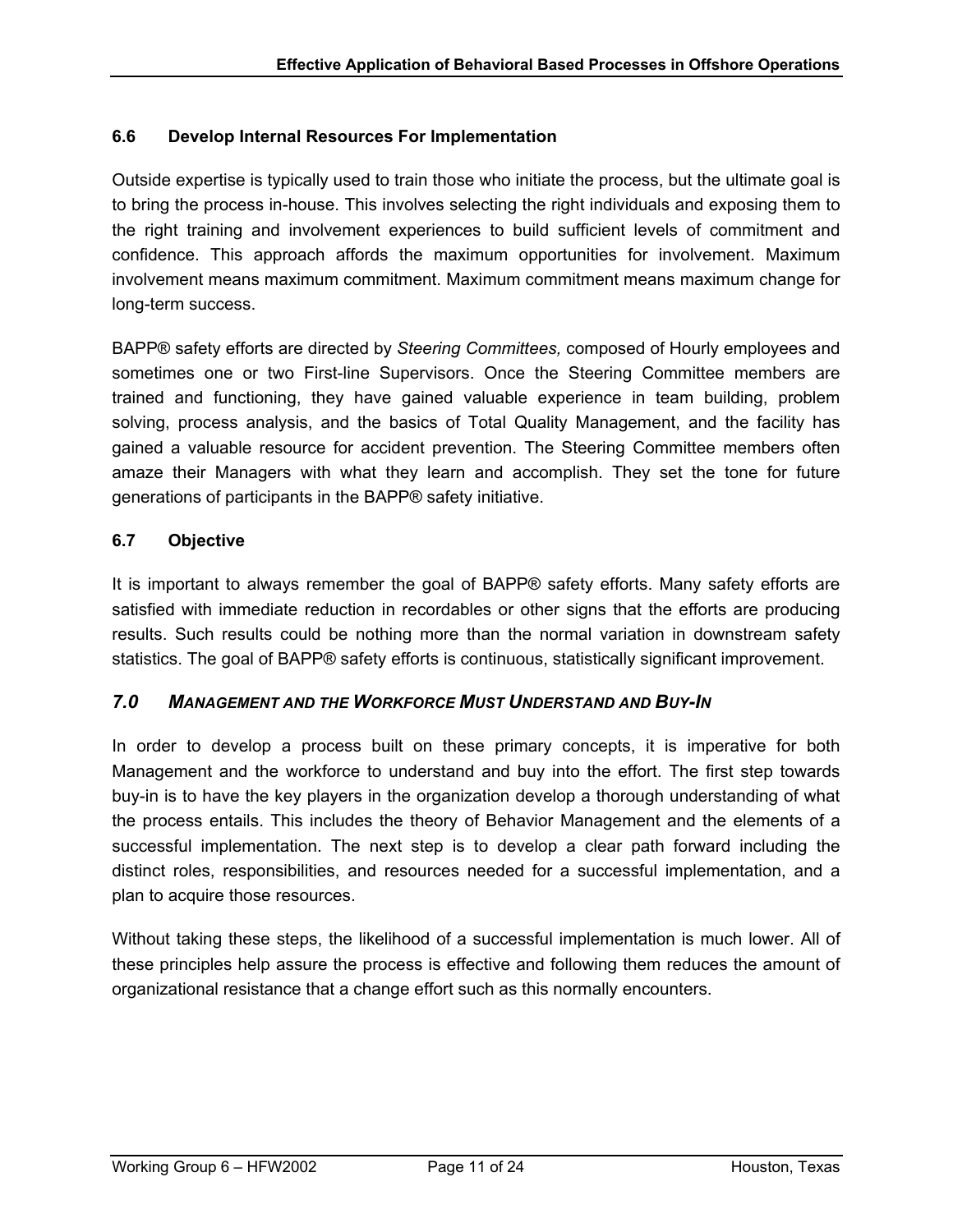### *8.0 SIX MYTHS ABOUT BEHAVIOR-BASED SAFETY*

Before getting to a detailed description of Behavior-Based Safety it is important to understand that BBS has some myths that have grown up with it. These myths are pervasive and have effected some organizations in their ability to understand and use the technology successfully. These myths have muddied the water in general about the technology. The most common myths are:

- 1. Behavior-Based Safety replaces or subverts HFE or the hierarchy of safety controls.
- 2. Just doing observations constitutes Behavior-Based Safety.
- 3. Behavior-Based Safety is for the hourly workforce only.
- 4. Behavior-Based Safety pushes blame onto the workers.
- 5. Behavior-Based Safety is just from the realm of psychology.
- 6. All this Behavior-Based Safety stuff is the same.
- *9.0 FOUR KEY STEPS OF A BEHAVIOR-BASED SAFETY PROCESS AND WHAT THE BEHAVIORAL SCIENCE SPECIALIST DOES TO IMPLEMENT THEM*

The four key steps of the implementation process are as follows:

- 5. Identifying behaviors
- 6. Gathering data
- 7. Providing performance feedback
- 8. Removing system barriers

The first really critical step in utilizing the concepts and principles discussed above is to understand the context of the situation in which you are about to try to apply them or what is the organizational functioning level of the organization that you are going to work in. Understanding this is probably the single most important factor that the consultant or specialist must know and consider before proceeding. Every project should begin by conducting an assessment of the organization where the implementation is going to happen. The objectives of this assessment are to ascertain organizational characteristics that will influence implementation details.

The first stage of the assessment phase will be information gathering, which can be done through a series of interviews of personnel by consultant or specialist and through administration of a validated Organizational Functioning Survey.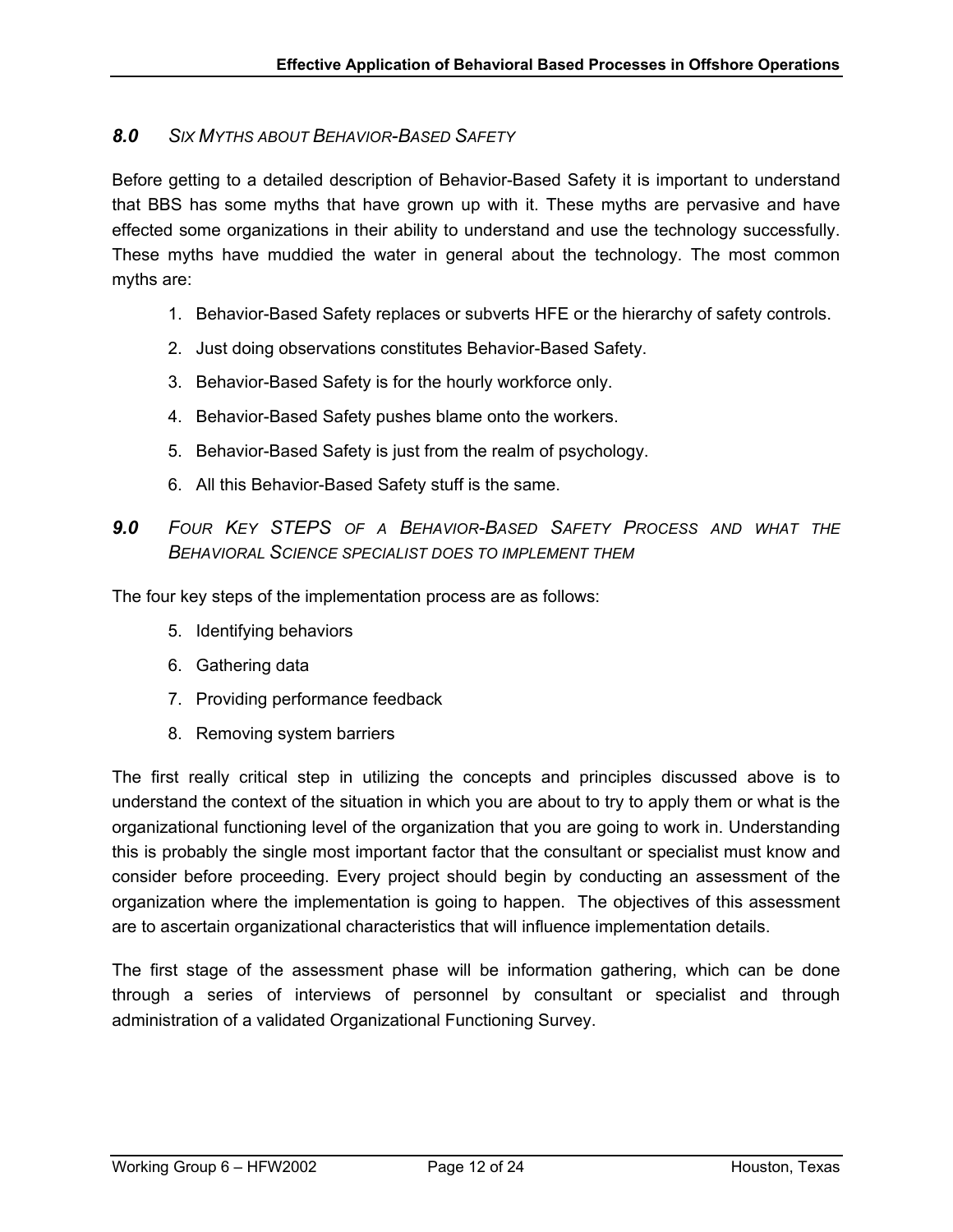Interviews should be conducted with a cross-section of personnel cutting across levels and functions. One-on-one interviews are conducted with senior leadership, small group interviews with supervisors, and larger group interviews with front-line workers. The objectives of these interviews are to help surface issues important to designing the implementation, and to collect information to support the 4 steps of the implementation.

The Organizational Functioning Survey needs to be a unique instrument that measures a series of variables indicative of the underlying organizational effectiveness factors that shape what we see as organizational culture. For example, where the quality of communications is often cited as a component of culture, the instrument should look "below the surface" at factors such as "organizational justice" and "leader-member exchange," which are root causes of the more readily apparent aspects of organizational culture. By understanding these culture factors, improvement strategies can be designed to strengthen culture and enhance organizational functioning.

The specialist should use these results, along with the information gathered in the interviews, to refine the strategy for the implementation. For example, survey results may inform the identification of critical behaviors for supervisors and managers, and/or may indicate areas where some focused skills training is needed.

During this assessment phase, you need to identify success metrics for the performance improvement initiative. These metrics are important for both the specialist and the organization to be able to assess the effectiveness of the implementation effort. The metrics should relate closely to your corporate objectives for this initiative, and should be measurable through reliable objective data.

In addition the composition of an Implementation Team  $-$  a cross functional, cross level group who will play the primary role in undertaking implementation activities should be chosen carefully to work with the specialist or consultant. It is also recommended from experience that a full-time facilitator be appointed for the initiative. This team and this individual must be selected carefully. Their skills and influence bear heavily on the likelihood and level of success.

Following the assessment, the implementation begins in earnest. The implementation will consist of a series of activities designed to build support for the behavior-based process and transfer the competencies needed to make the process successful. The specialist needs to periodically to work with your Implementation Team and management, and define work to be performed between visits by the Team.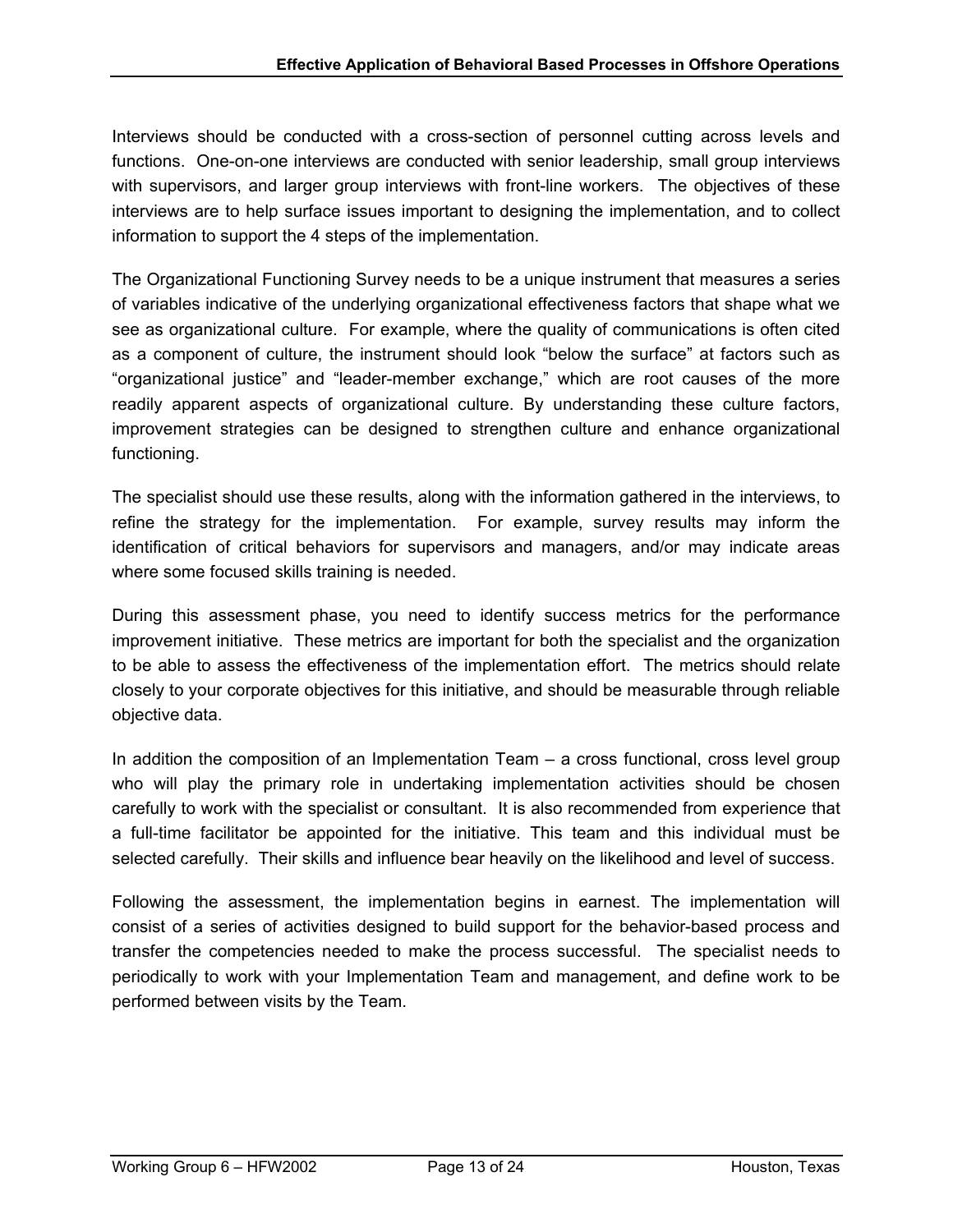It is important to understand that reducing the description of Behavior-Based Safety to these key activities does not in any way imply that it is easy to implement. In fact the one of biggest mistakes that some companies make is to underestimate the organizational resistance to this process or to not balance resources with objectives.

## **9.1 Identifying Critical Behaviors**

The first step for the implementation team will be to figure out and validate which behaviors make up the pool of exposure for an organization. Operationally, this means which behaviors appear consistently before injuries. Once this list of critical behaviors has been determined then operationally defining those behaviors. In other words what would each of these behaviors look like if they were being done in a way that it reduced exposure, communicated to everyone what acceptable risk looks like. Or from the other perspective when you are not doing it as described you are at risk. This list and definitions should become the yardstick for measuring the safety performance of the organization especially at the workgroup level on a day-to-day basis.

The specialist needs to work with the Implementation Team to refine and validate the critical behaviors, gaining buy-in from the team at the same time, until a final instrument is complete.

During this step of the implementation, it is also critical to conduct introduction/buy-in meetings for all employees within the affected organization. These meetings usually take approximately an hour each and are designed to explain the process and build enthusiasm and support among the workforce. The number of meetings should be determined with the principle of interaction and the feasibility of freeing people up for these sessions. Past experience has shown that these meetings are most effective if limited in size to about 20 people.

Another task early in the implementation will be to develop critical behaviors for the management group. The behaviors for these individuals will be those things critical to supporting the implementation and supporting the organization's objectives. It is easier to identify critical behaviors for management group members in small meetings involving two or three management group members.

When critical behaviors have been identified and introductory meetings held it is then time to begin training the Implementation Team to be able to conduct observation and feedback.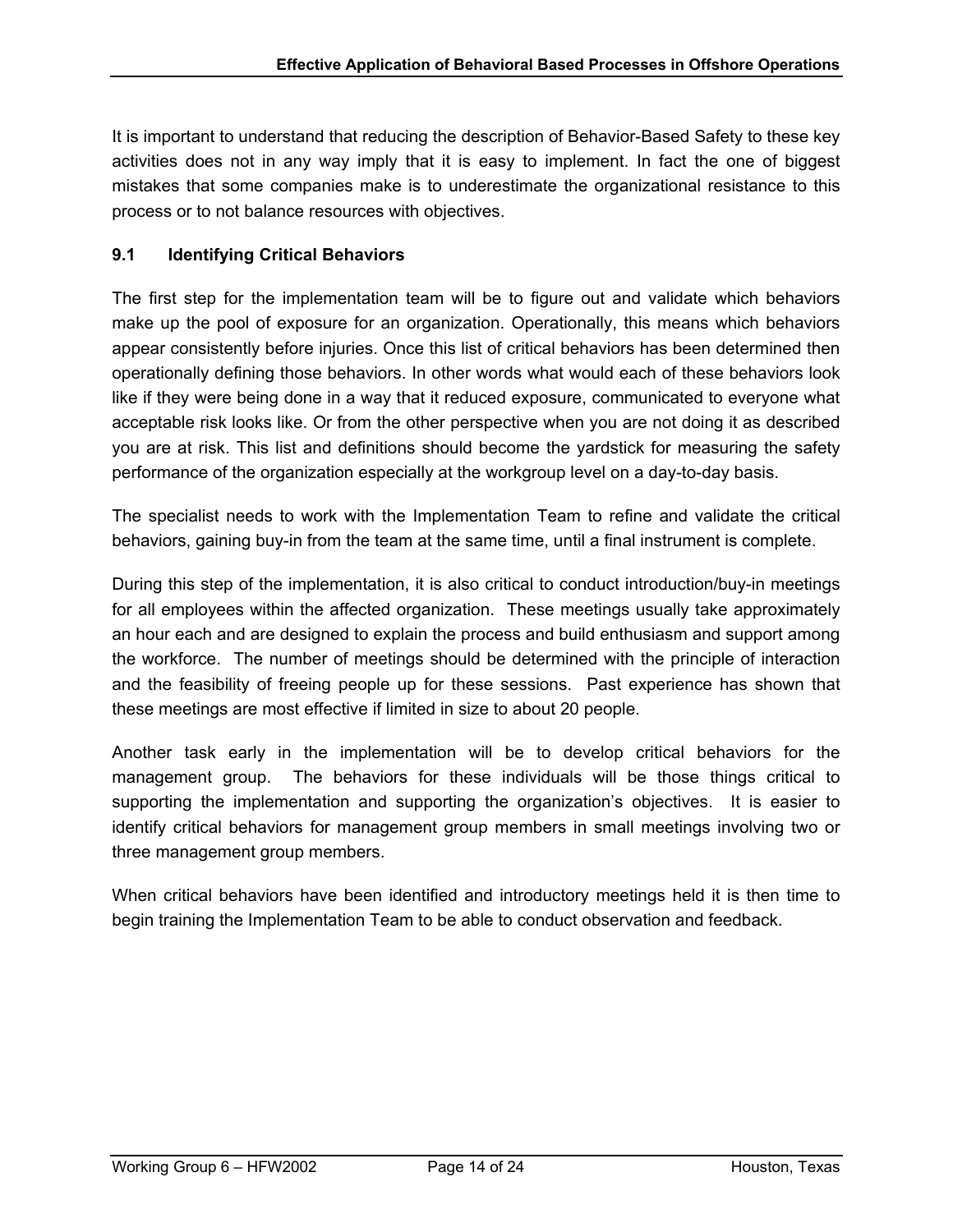#### **9.2 Gathering Data**

The next activity is to formally begin to measure or sample the behavior being executed by workforce in a systematic and standardized way. This usually requires formal observation. The objective is to discover where the critical behaviors are occurring in way that exposes the worker and at what frequency they are occurring. This measure is a much more proactive measure than using injury numbers after they occur. This measure is also more statistically valid than the injury numbers due to the fact that whether an injury occurs or not is to some degree a factor of luck or randomness. The same behavior can be done literally thousands of time with no injury associated with it the next two times it happens and injury results. No one can predict when it will occur or how serious it will be. Having this data allows us to begin to truly see where the exposure or risk is.

This data gathering or observation also sets us up for a couple of other high leverage activities. First it allows us to provide the employee feedback on what we see them doing that we want to reinforce and continue to generalize. It also sets us up to discover why the behavior is being done in lieu of the safest behavior and whether the behavior falls into the enabled, Non-enabled or difficult category. In other words it is easy for the observer to discover from the worker, in the feedback, the reason the behavior is being done in the manner it is. This data is very critical to the organization. It is now the case that the human factors group has literally engaged every set of eyes and ears in the field. They are collecting data that clearly pinpoints where the exposure is and why the exposure is occurring.

Key principles that are embedded into this training are to avoid blame, to recognize systems causes of undesired behavior, and to produce quality documentation that can be used to make the HFE group more effective and to be able to change the employees ability to recognize hazards.

#### **9.3 Providing Performance Feedback**

Providing ongoing, two-way feedback is the third key activity in Behavior-Based Safety is the mechanism for dealing with the discretionary behavior that is occurring that puts the employee at risk. Feedback in this application is defined as information about performance in relation to a goal. This feedback is intended to be a two-way exchange between the observer and the observed. The purpose is to reinforce and get a generalization of the behaviors that the employee is able to change and to discover which behaviors the employee has incentive to do in a risky manner. This incentive is a naturally occurring factor of the system. Also, the purpose is to determine which behaviors the employees really have no control over, due to the system.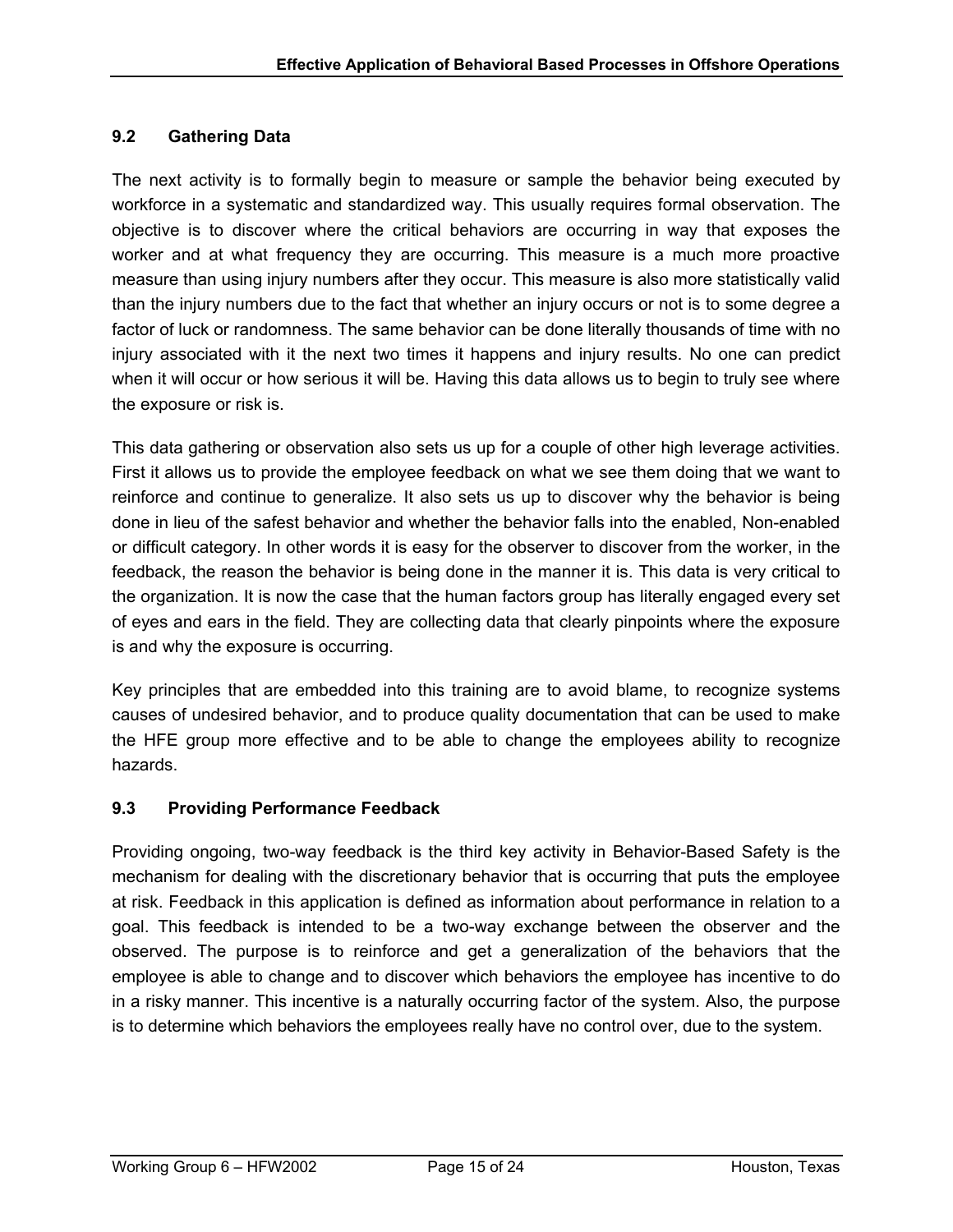#### **9.4 Removing Barriers to Continuous Improvement**

Lastly but most important for lasting and reliable change in the behaviors that are producing the most exposure are identified from the observation data and dealt with in the manner most effective. If the behaviors identified as producing the most exposure turn out to be not a result of the equipment or engineering then other systems are examined such as training, feedback, or design of the work. If the behaviors identified are driven by culture the feedback and other methods are utilized. If the behaviors are due to engineering or equipment then those are dealt with through engineering or new and better equipment. In other words the barriers to the best behavior for the situation are identified and systematically removed.

## *10.0 EIGHT CRITICAL SUCCESS FACTORS*

In implementing Behavior-Based Safety it is the case that there are many opportunities for error and missteps. It is critical that the factors leading to success in implementing behavior-based technology are known and attention is paid to them. As with HFE, the more we know about what works and why it works the more effectively the technology can be utilized. We have studied the factors present in about 800 implementations of Behavior-Based Safety and there were eight that seemed to make the real difference in whether a company was successful in its use of Behavior-Based Safety.

They are:

- 1. Having a blueprint for implementation
- 2. Demonstrated leadership
- 3. Highly competent implementation team
- 4. Communication
- 5. Buy-in and understanding
- 6. Skills training
- 7. Use of data for process improvement
- 8. Ongoing technical support

Interestingly, a parallel study of TQM implementations turned up the same factors as critical to success.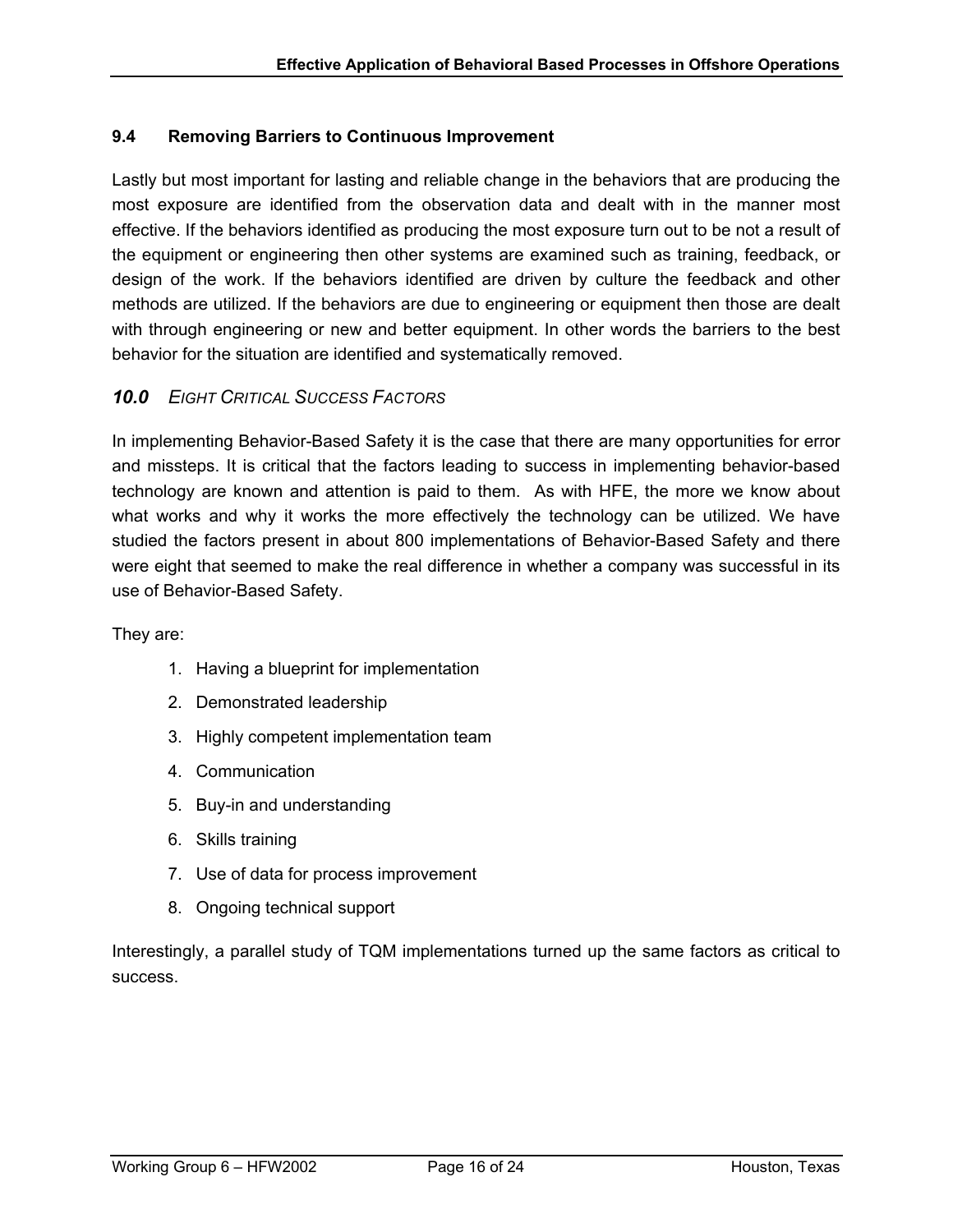#### *11.0 CONCLUSION*

In conclusion, Behavior-Based Safety is a natural extension of a compliment to HFE. The technologies are not in conflict at all. It is the case that HFE could benefit from the data generated from a Behavior-Based Safety process and a Behavior Based Safety process could benefit from the gains and learning's of HFE. It has been my experience that in almost every accident the employee did something that was the final pathway to the event. I am not attaching blame. I am saying that the system that that employee functioned in made the "at risk" behavior more attractive than the "safe" behavior. Until the organization recognizes that and aggressively attacks the system, the behaviors and resulting events will continue.

It also seems the use of behavior-based systems suffers from the same hardships as HFE. It requires integration of all systems in the organization, behavior-based methods are not widely understood, it is seen as a cost to be added rather than a way to be world class and successful, a good measurement system is not readily available to measure its true impact. The catastrophe that is prevented is never recognized. The result of these hardships is when implemented the first question seems to be how can we cut corners. In today's environment of cost pressure, doing the same or more with less, and pushing responsibility to the lowest possible level, doing it right the first time seems of more importance than ever before. Spending resources on new and better ways to achieve reliability and error reduction seems to make as much sense as investing in new technology for drilling or exploration. Integrating the two technologies seems to be the next natural evolution.

Attached is a longitudinal study conducted by BST on over 100 sites that implemented BBS over a 15-year period.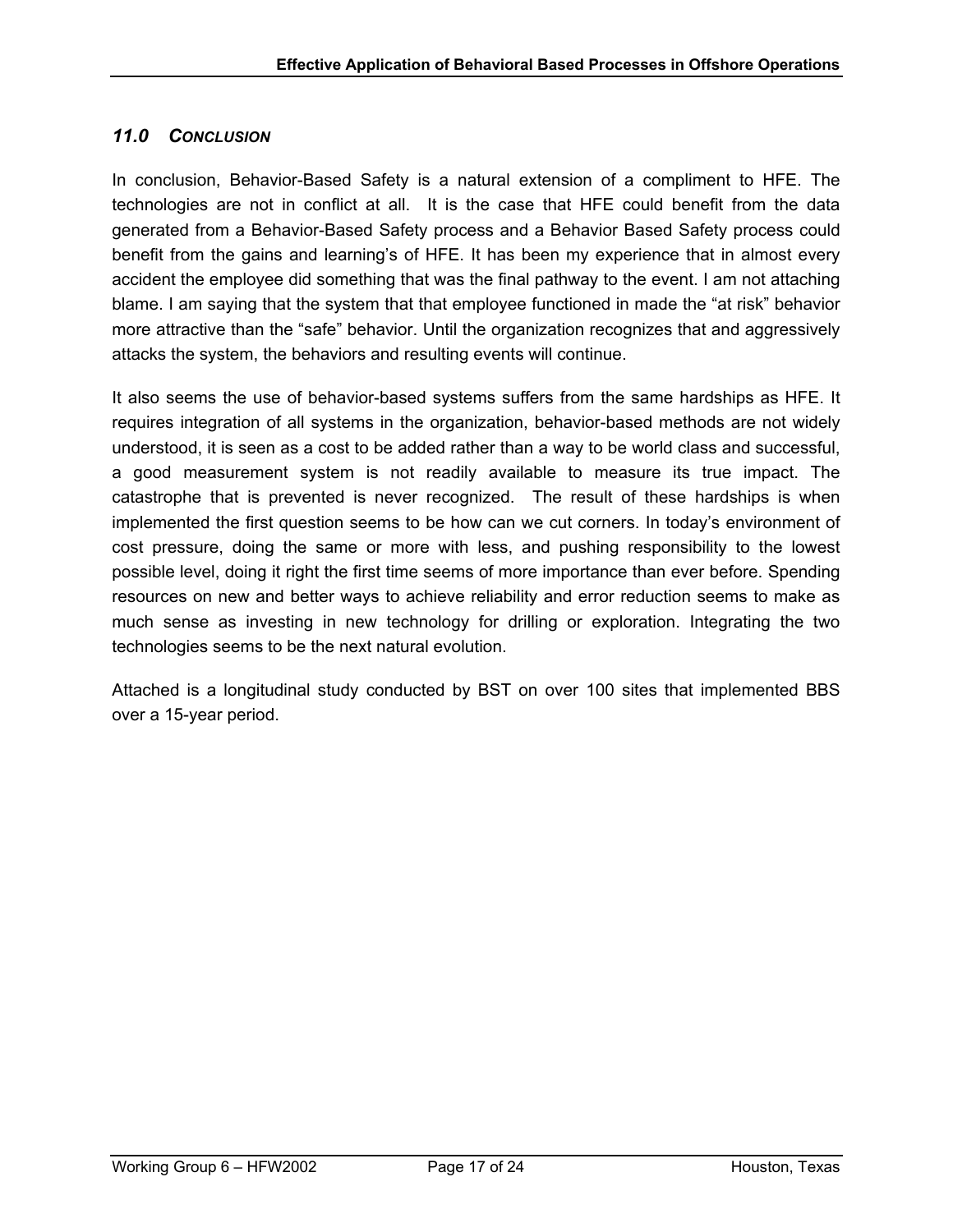## **11.1 BAPP® System Longevity**

Behavior-based technology is highly sustainable. This chart shows the percentage of all BSTled implementations across the globe started in a given year and still functioning today. The majority of these sites have experienced major reorganizations, changes in site leadership, changes in ownership, downsizing, or other disruptive events. Even with these changes their Behavior-based initiatives survive and their organizations continue to reap the benefits.



**Figure 1. BAPP® System Longevity**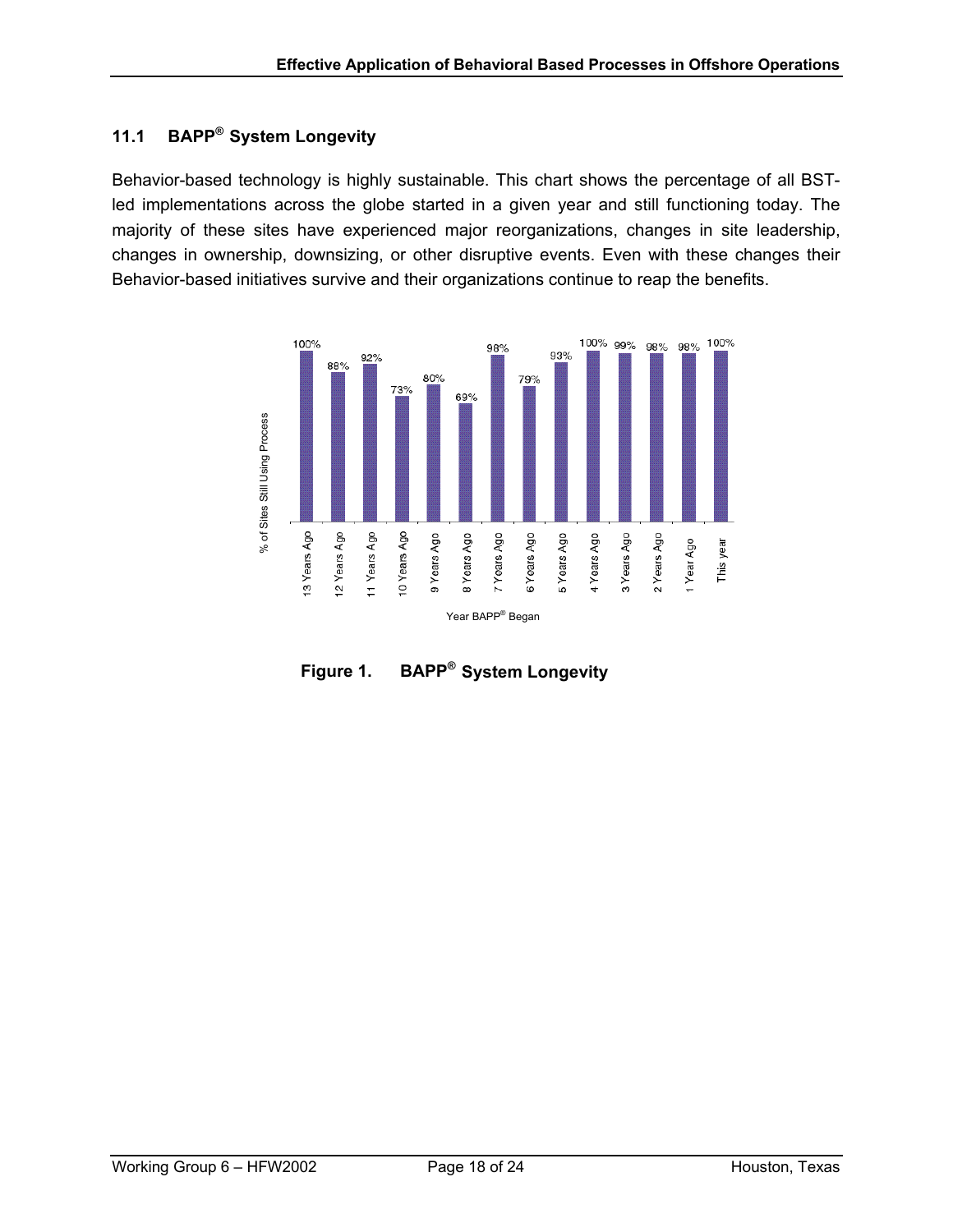#### **11.2 What the Data Show**

This chart summarizes at-risk behavior over a two-year period from five sites. A total of 13,264 risks were logged and categorized by the primary factor preventing safe behavior. Arguably, only one category represents enabled behavior: Personal Choice. All other barrier categories contain elements of being non-enabled. Personal choice was the primary barrier in only 17% of the risks, which means the majority of at-risk behaviors are not enabled. *These findings support the conclusion that reinforcement alone won't work in many situations.* 



Proportion of Barriers for 13,264 At-Risk Behaviors

#### **Figure 2. Proportion of Barriers for 13,264 At-Risk behaviors**

#### **11.3 The Limitations of Behavioral Observation and Reinforcement**

Many simple "behavioral" safety approaches are based on the concept that reinforcement shapes behavior, and therefore reinforcing safe behavior is all one needs to do to improve safety. As the above study shows, this approach is flawed; there are many situations in which no amount of reinforcement, however skillfully delivered, can make a difference. Why? Because the root cause of the problem is not the person, but rather the *interaction* between the person and his/her environment. This is what BST has called the *working interface*.

BST has studied how skillful reinforcement interacts with the working interface. The charts seen here contrast two items observed over a period of three years in which employees received specific, credible, and collaborative reinforcement.

The housekeeping chart shows an enabled item that responded to skillful reinforcement. The percent score for this item consistently increased over the three-year period in which the reinforcement was provided.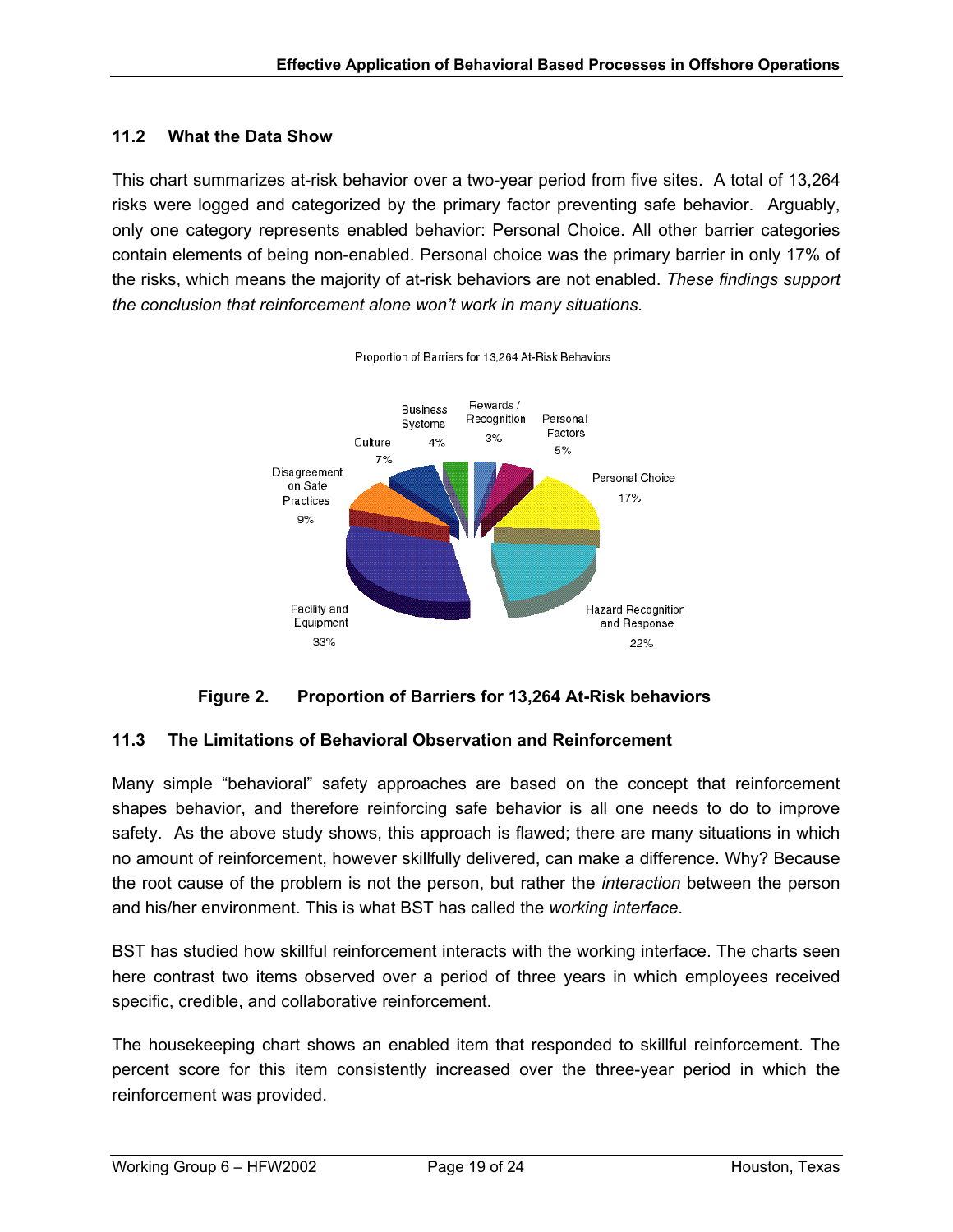The pinchpoints chart at right shows a non-enabled item that responded to reinforcement only after barriers were removed. Initially, observation and feedback did not change this exposure. However, the BAPP observers captured useful information and system barriers to safe behavior were removed. Initially, the item improved by about 25%, but because it was now possible for employees to avoid pinchpoints and still get their jobs done, skillful reinforcement helped improve the item further.

#### **11.4 Perceptions of Success**

Organizations use Behavior-based technology for a variety of reasons, not just to reduce workplace injuries or illnesses. Roughly one third of BST clients already have exemplary safety performance when they come to us; these sites implement Behavior-based technology to build on their existing success. Some see the use of Behavior-based technology as a way to improve communications, teamwork, morale, and even operations efficiency. This study asked a representative sample of facilitators from BST consultant-led projects in the United States to answer the question, *"To what extent do you agree that your process is a success?"* 

The respondents had been using Behavior-based technology from anywhere between 1 to 15 years. Responses did not vary by the age of the process. *The overwhelming majority (93%) of facilitators either agreed or strongly agreed their process was a success.* Even those who rated it a moderate success wrote very positive comments, such as, "Our department has gone four years without a [disabling injury] case," and "Behavior-based technology is definitely working." Reasons for disagreement included, "We're in the midst of labor contract negotiations," and "The process really never got started."



**Figure 3. Perceptions of Success**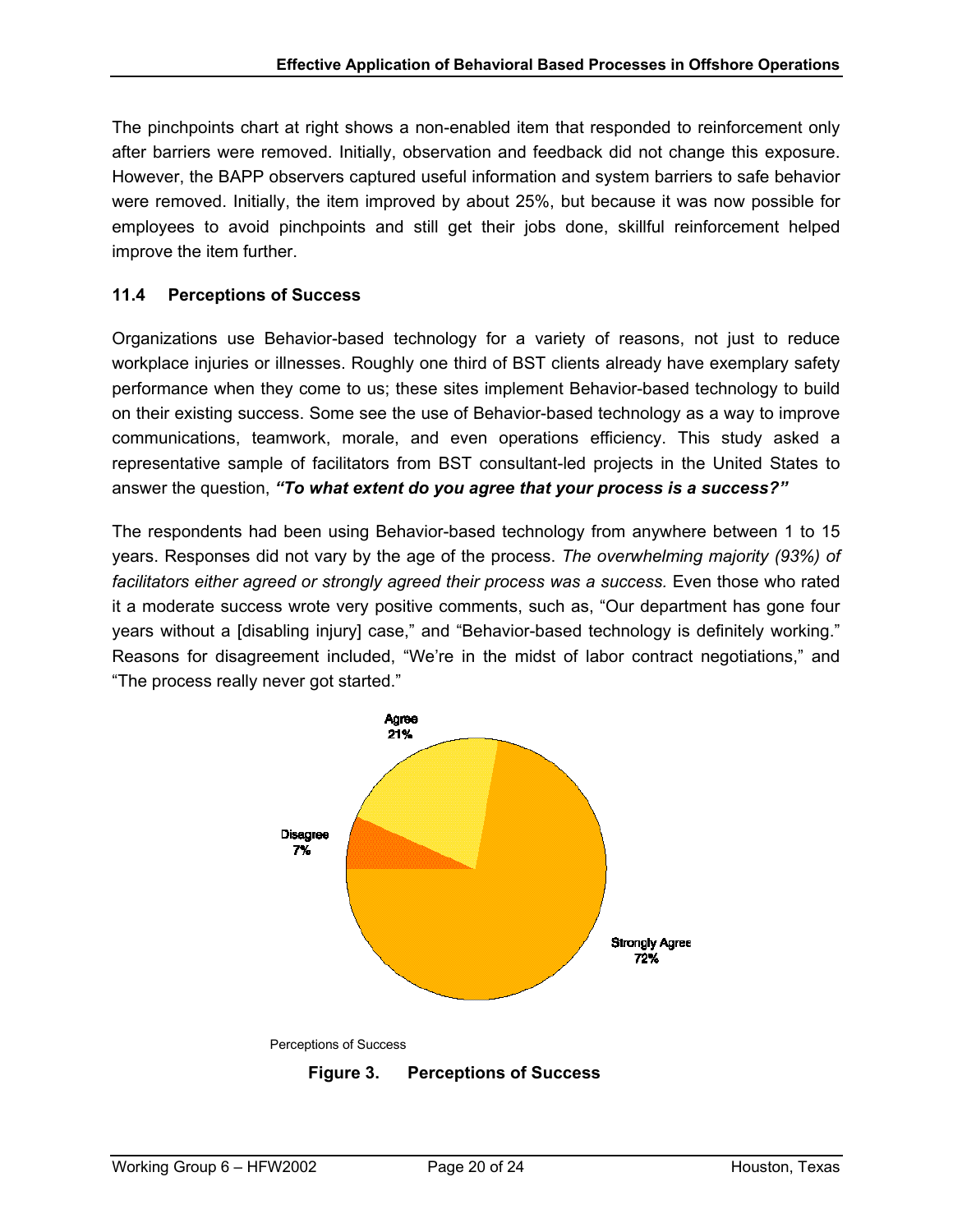#### **11.5 Positive Organizational Change**

When an effective performance improvement process is implemented in a way that builds ownership, skills, and involvement among site personnel, positive cultural change easily follows. Behavior-based technology is exceptionally strong in the areas of employee buy-in, building feedback and coaching skills, and systematic problem solving — all of which support culture change.

This chart is derived from a study that evaluated managers' perceptions of the impact of the Behavior-based technology in a variety of areas. We asked a representative sample of managers how strongly they agreed that their Behavior-based implementation had contributed significantly to improvements in each of the areas charted. Nearly all managers agreed that the technology had significantly helped improve awareness, culture, and employee involvement. A majority of managers also agreed that it significantly helped improve conditions, communications, and teamwork.



Positive Organizational Change

Managers response to how strongly they agreed or disagreed that their BAPP implementation had significantly contributed to improvements in each of the areas charted.

## **Figure 4. Positive Organizational Change**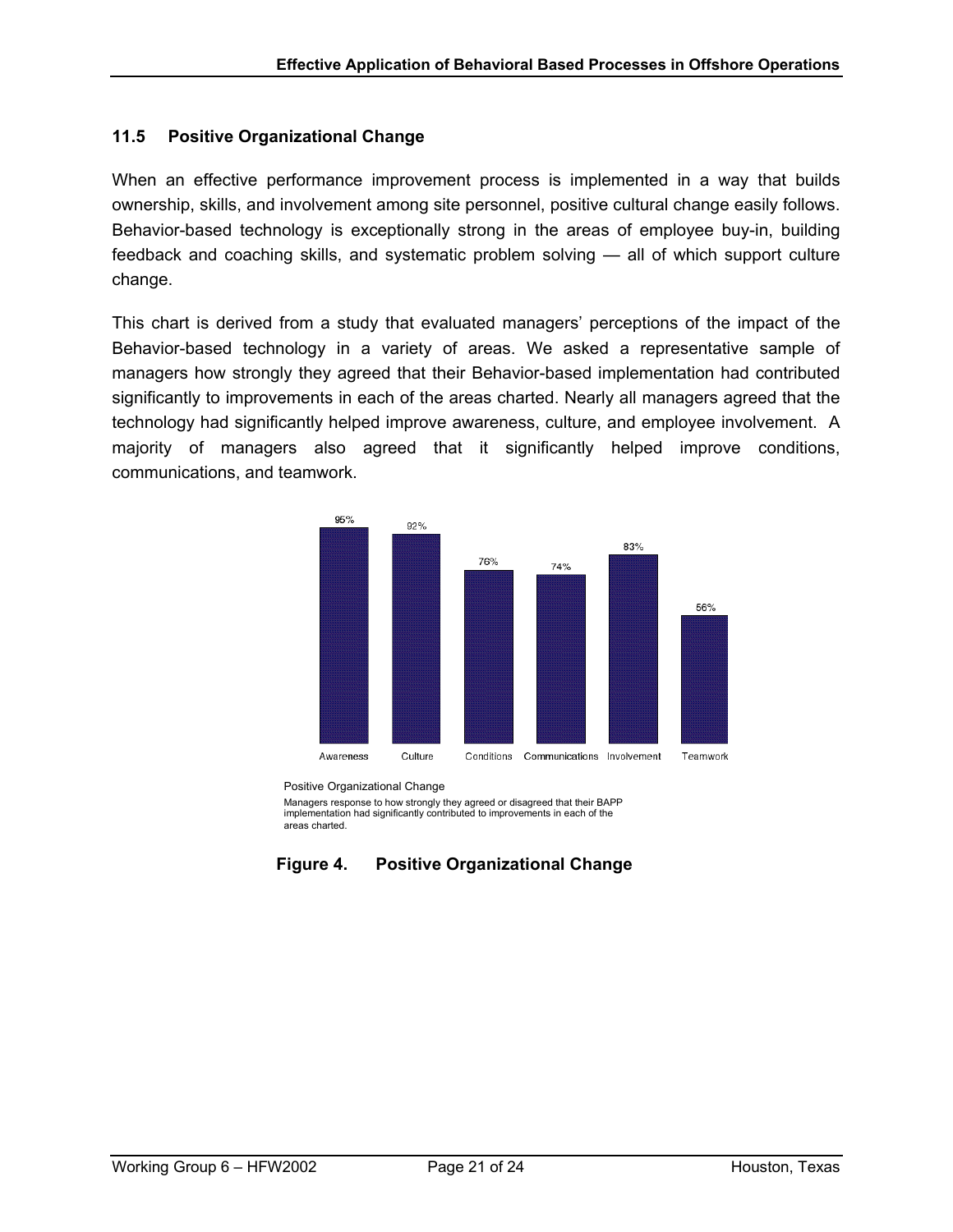#### **11.6 How Well Does BAPP Technology Work?**

The chart at left shows the results of the largest study ever published demonstrating the effectiveness of any behavior-based approach; however, the results are specific to BAPP technology and do not generalize to all behavior-based safety approaches. Based on a representative sample of 153 BAPP user sites, it shows that the average BAPP user site achieves a 25% improvement over baseline in the first year of its process, increasing to 55% improvement over baseline in the fifth year. The top 25% of users achieve better than 45% improvement over baseline in the first year, increasing to 72% in the fifth. An early edition of this study has been reviewed by independent experts and published in a peer-reviewed journal *(Safety Science,* 1999, Vol 32, pp 1- 18).



#### **Figure 5. Overall effectiveness of BAPP Technology**

#### **11.7 Multiple Baseline Study**

Establishing cause and effect relationships in applied research is nearly impossible to do. Demonstrating improvements in safety performance coinciding with hundreds of Behaviorbased implementations across various times, companies, industries, etc. goes a long way toward establishing Behavior-based technology as the causal influence, but it is not conclusive. Multiple baseline studies like the one shown here help rule out alternative explanations for the improvement. Combined results from two groups of organizations starting Behavior-based observations at different times show that improvement did not occur until after Behavior-based observations began in either case. This type of research design is widely accepted as providing relatively strong evidence of a cause-and-effect relationship, in this case between Behaviorbased technology and the improvement seen.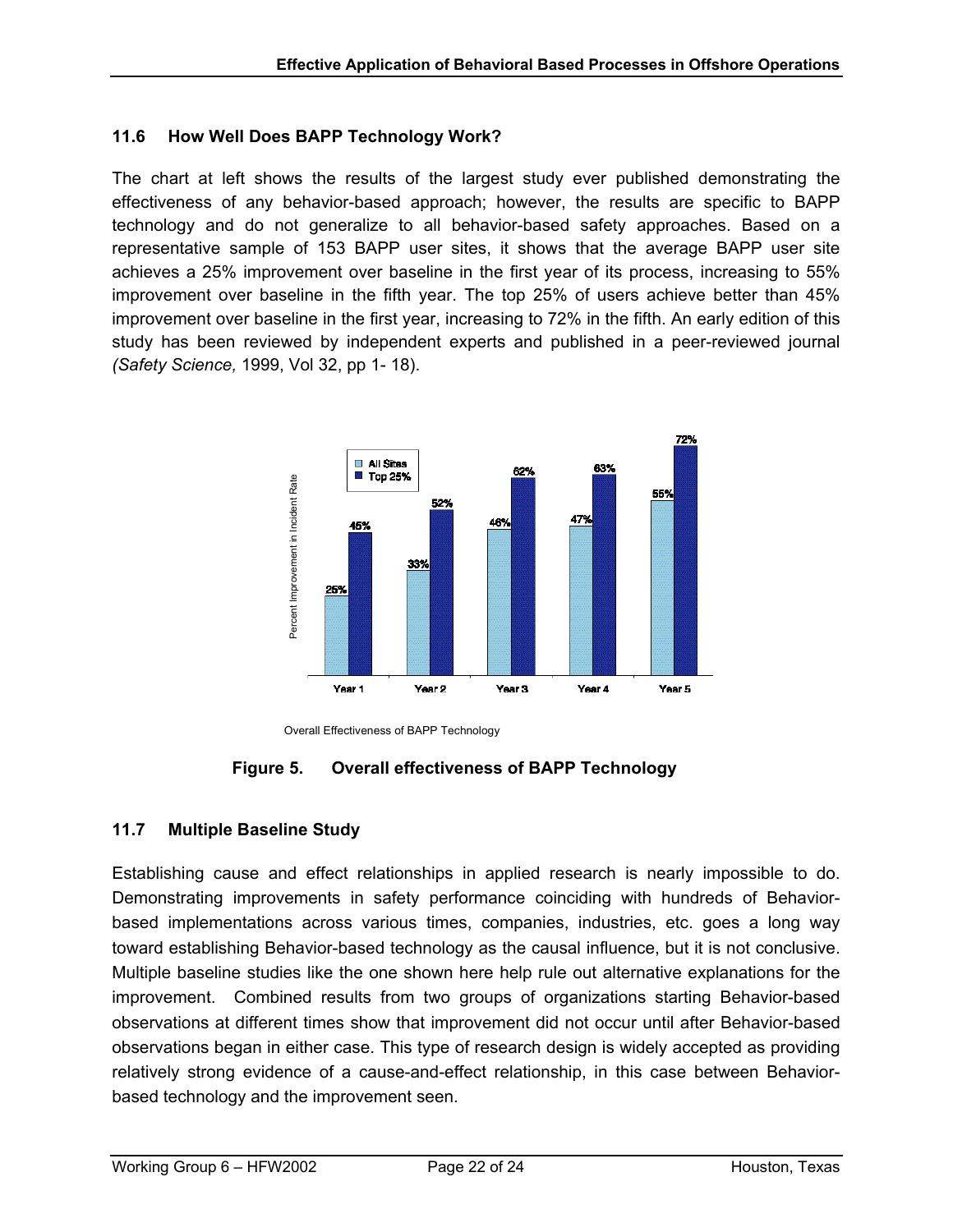

Multiple Baseline Study of BAPP results

#### **Figure 6. Multiple Baseline Study of BAPP Results**

#### **11.8 Workers' Compensation Costs Reduction**

Evaluating the impact of safety initiatives on workers' compensation costs is a slippery business. Claims history and reporting are so highly variable that they seldom provide a reliable measure of the financial benefits of any initiative. Nevertheless, we would be very concerned if, on average, organizations did not experience a reduction in workers' compensation claims coinciding with their Behavior-based technology implementations.

This chart shows the average percent reduction in workers' compensation costs across 21 sites. Comparing each year of implementation to baseline, these organizations reduced workers' compensation costs by 35% within 1 year of observations, 58% within 2 years, and 64% within 3 years. 64%



Workers' Compensation Cost Reduction (21 Sites)

#### **Figure 7. Workers' Compensation Cost Reduction (21 Sites)**